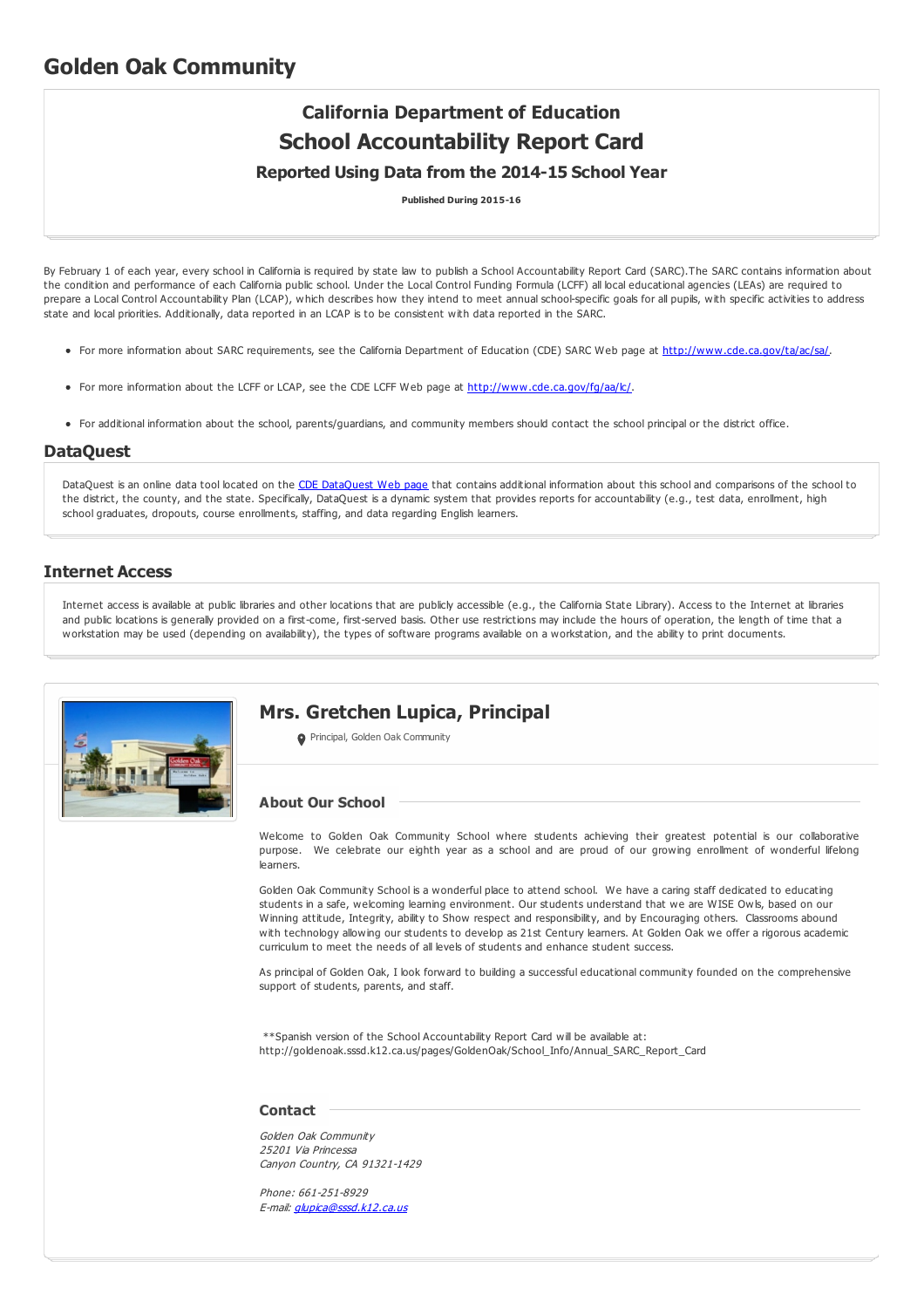2014-15 SARC - Golden Oak Community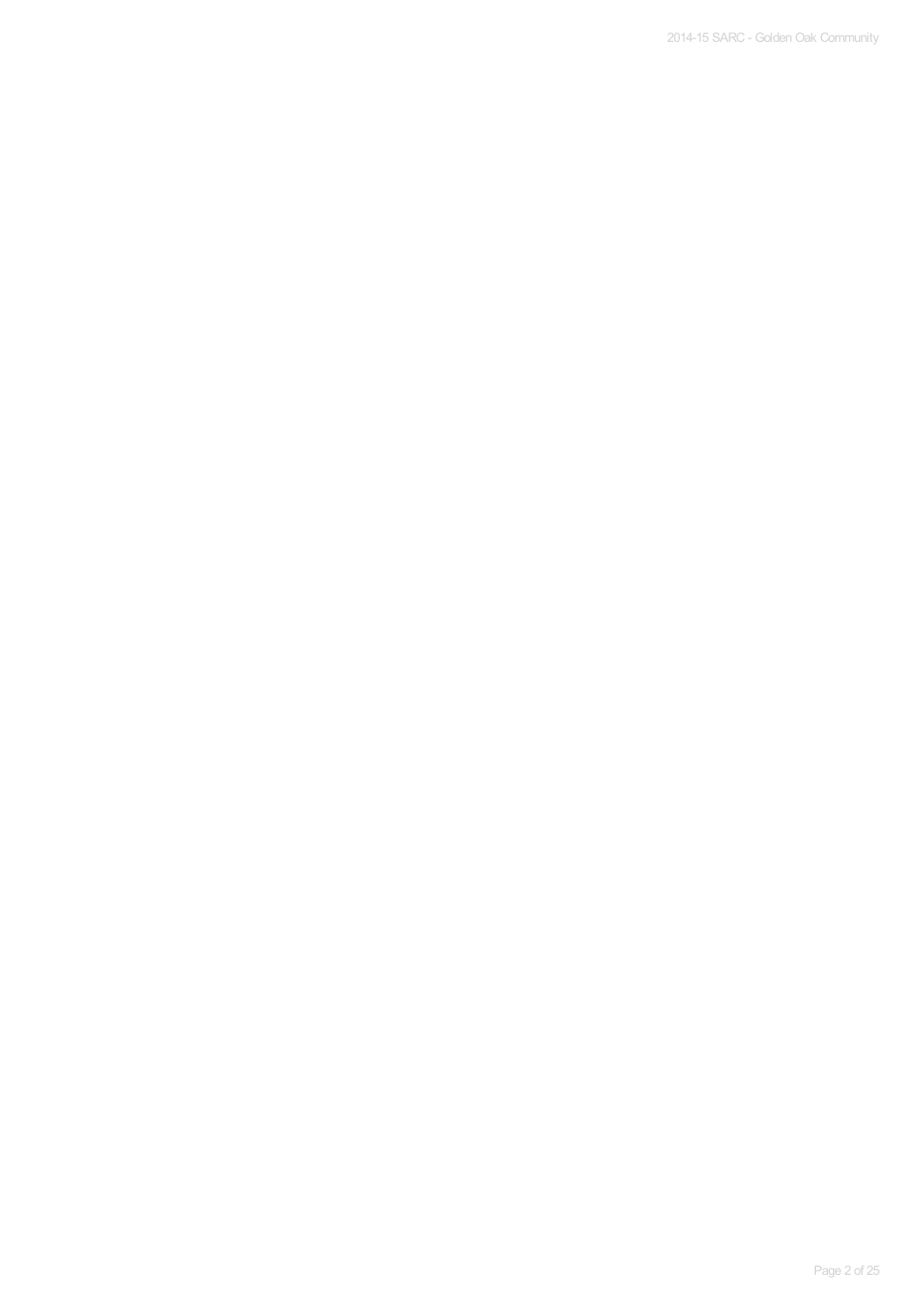# **About This School**

#### **Contact Information - Most Recent Year**

|                       | <b>District Contact Information - Most Recent Year</b> | Scho       |
|-----------------------|--------------------------------------------------------|------------|
| <b>District Name</b>  | Sulphur Springs Union                                  | Scl        |
| <b>Phone Number</b>   | $(661)$ 252-5131                                       | <b>Sti</b> |
|                       | <b>Superintendent</b> Dr. Catherine Kawaguchi          | Cit        |
| <b>E-mail Address</b> | ckawaquchi@sssd.k12.ca.us                              | Ph         |
| Web Site              | http://www.sssd.k12.ca.us                              | Pri        |
|                       |                                                        |            |

| <b>School Contact Information - Most Recent Year</b>        |                                                 |  |  |  |  |
|-------------------------------------------------------------|-------------------------------------------------|--|--|--|--|
|                                                             | School Name Golden Oak Community                |  |  |  |  |
| <b>Street</b>                                               | 25201 Via Princessa                             |  |  |  |  |
|                                                             | City, State, Zip Canyon Country, Ca, 91321-1429 |  |  |  |  |
| <b>Phone Number</b> 661-251-8929                            |                                                 |  |  |  |  |
| Principal                                                   | Mrs. Gretchen Lupica, Principal                 |  |  |  |  |
| <b>E-mail Address</b>                                       | glupica@sssd.k12.ca.us                          |  |  |  |  |
| Web Site                                                    | http://goldenoak.sssd.k12.ca.us/pages/GoldenOak |  |  |  |  |
| <b>County-District-</b> 19650450116616<br>School (CDS) Code |                                                 |  |  |  |  |

Last updated: 1/14/2016

#### **School Description and Mission Statement - Most Recent Year**

Golden Oak Community School, established in 2008, had 550 students enrolled at the beginning of the 2014-2015 school year. Approximately 20% of the student population participates in the Free & Reduced Lunch Program and 11% of our students have a first language that is other than English. Golden Oak is proud of the state of the art technology present in all classrooms, including the computer and science labs, allowing the students at Golden Oak to develop as 21st Century Learners.

Golden Oak teachers continue to follow a Professional Learning Community model, with our vision and mission to deliver a challenging curriculum that is based on the California State Standards. Instruction is guided by grade level common assessments identifying the current level of student learning. Grade level teachers collaboratively plan lessons to meet the individual student needs. The effective use of a wide range of teaching strategies and a variety of high quality, readily available materials allow the highly qualified teachers to bring the curriculum to life.

Currently, there are 20 general education teachers in our Kindergarten through Sixth Grade. Student learning is supported by a 40% Speech and Language Specialist, a 60% Resource Specialist Program Teacher, and a 40% School Psychologist. Classified employees include a full time Librarian, a part time Computer Lab Specialist and two part time Curriculum Specialists. To provide a strong foundation to our youngest students, Golden Oak School provides a Full Day Kindergarten Program.

Students at Golden Oak are recognized for their dedication to academics and characterdevelopment through Caught Being Good slips, monthly academic and character awards, and a weekly principal's award titled "The Wise Owl Award."

Golden Oak is rich with parent support and involvement. Parent volunteers are visible in every classroom. There is a strong partnership between school personnel and the PTA. We share a common goal of inspiring students to be their personal best.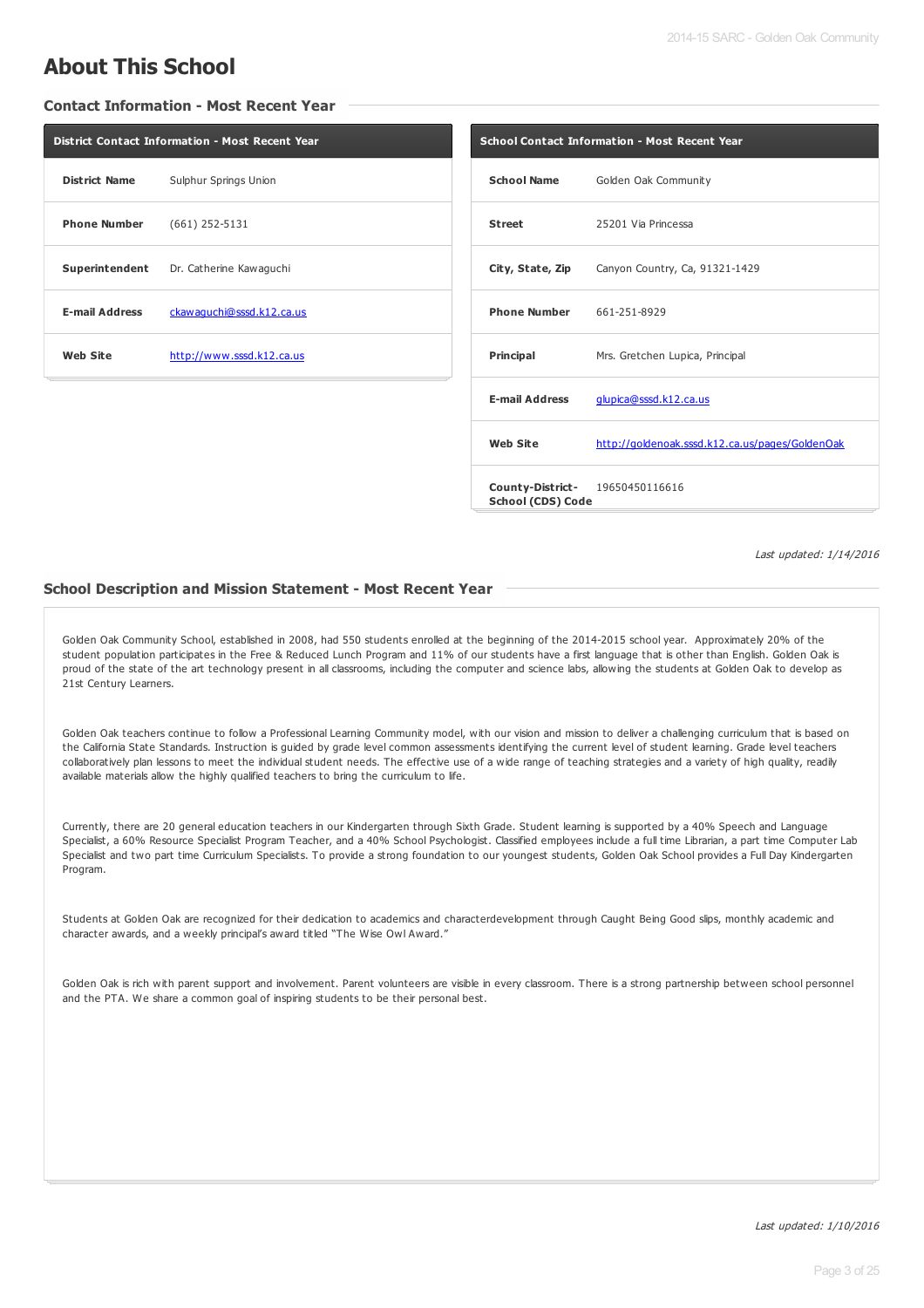## **Student Enrollment by Grade Level (School Year 2014-15)**

| <b>Grade Level</b>      | <b>Number of Students</b> |
|-------------------------|---------------------------|
| Kindergarten            | 68                        |
| Grade 1                 | 69                        |
| Grade 2                 | 76                        |
| Grade 3                 | 82                        |
| Grade 4                 | 82                        |
| Grade 5                 | 87                        |
| Grade 6                 | 78                        |
| <b>Total Enrollment</b> | 542                       |



Last updated: 1/10/2016

## **Student Enrollment by Student Group (School Year 2014-15)**

| <b>Student Group</b>                | <b>Percent of Total Enrollment</b> |
|-------------------------------------|------------------------------------|
| Black or African American           | 7.0%                               |
| American Indian or Alaska Native    | $0.0\%$                            |
| Asian                               | 12.2%                              |
| Filipino                            | 4.1%                               |
| Hispanic or Latino                  | 32.8%                              |
| Native Hawaiian or Pacific Islander | 0.4%                               |
| White                               | 38.6 %                             |
| Two or More Races                   | 5.0%                               |
| Socioeconomically Disadvantaged     | 24.4%                              |
| English Learners                    | 10.3%                              |
| Students with Disabilities          | 7.2%                               |
| Foster Youth                        | 0.9%                               |

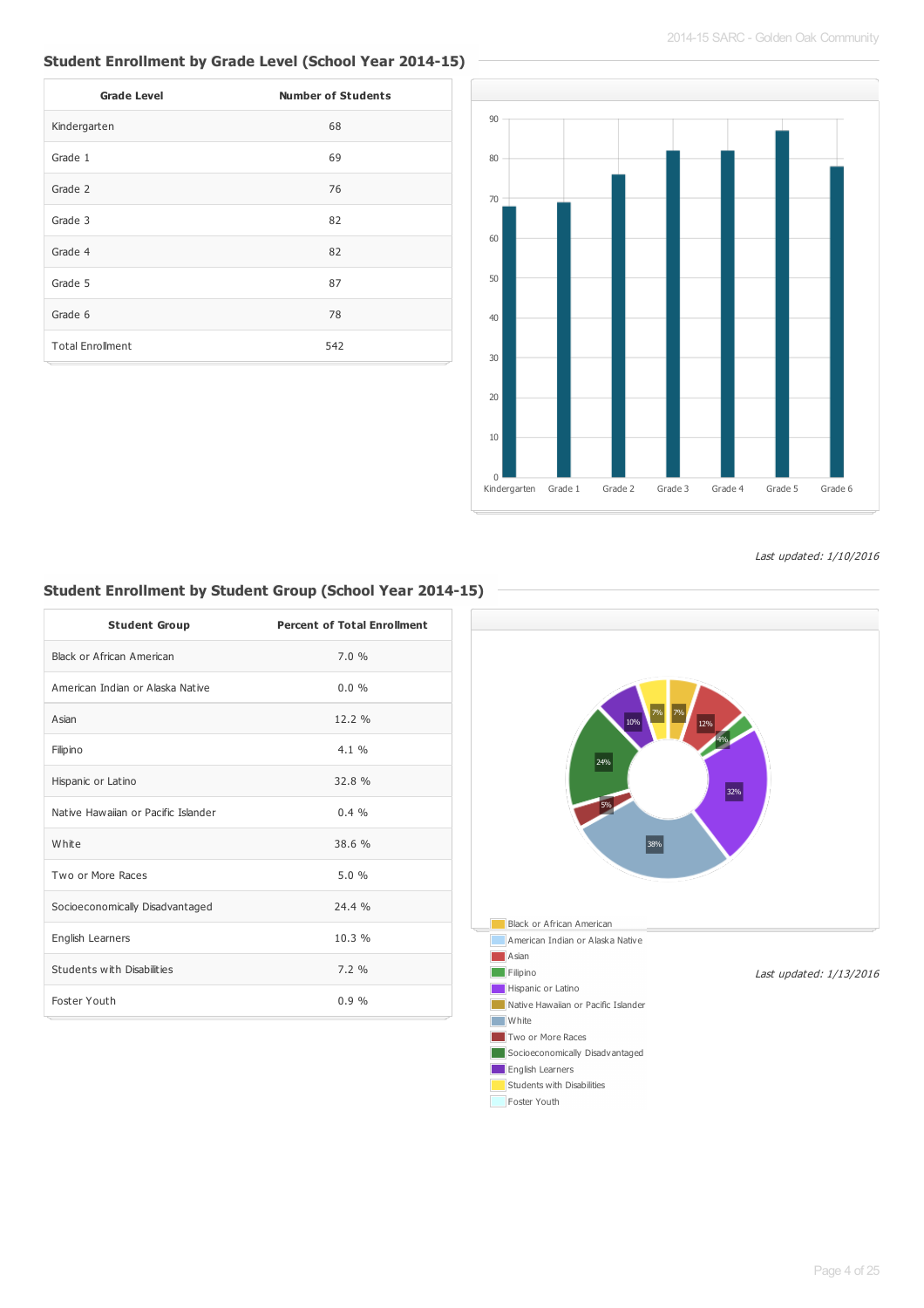# **A. Conditions of Learning**

# **State Priority: Basic**

The SARC provides the following information relevant to the State priority: Basic (Priority 1):

- Degree to which teachers are appropriately assigned and fully credentialed in the subject area and for the pupils they are teaching;
- Pupils have access to standards-aligned instructional materials; and
- School facilities are maintained in good repair

### **Teacher Credentials**

| <b>Teachers</b>                                                                   |                | School         |                | <b>District</b> |
|-----------------------------------------------------------------------------------|----------------|----------------|----------------|-----------------|
|                                                                                   | $2013 -$<br>14 | $2014 -$<br>15 | $2015 -$<br>16 | $2015 -$<br>16  |
| With Full Credential                                                              | 21             | 21             | 22             | 258             |
| Without Full Credential                                                           | $\Omega$       | $\Omega$       | 0              | 4               |
| Teachers Teaching Outside Subject<br>Area of Competence (with full<br>credential) | $\Omega$       | $\Omega$       | $\Omega$       |                 |



Last updated: 1/13/2016

### **Teacher Misassignments and Vacant Teacher Positions**

| <b>Indicator</b>                                  | $2013 -$<br>14 | $2014 -$<br>15 | $2015 -$<br>16 |
|---------------------------------------------------|----------------|----------------|----------------|
| Misassignments of Teachers of English<br>Learners | 0              | 0              | 0              |
| Total Teacher Misassignments*                     | 0              | 0              | 0              |
| Vacant Teacher Positions                          | U              | 0              | 0              |



Note: "Misassignments" refers to the number of positions filled by teachers who lack legal authorization to teach that grade level, subject area, student group, etc.

\* Total Teacher Misassignments includes the number of Misassignments of Teachers of English learners.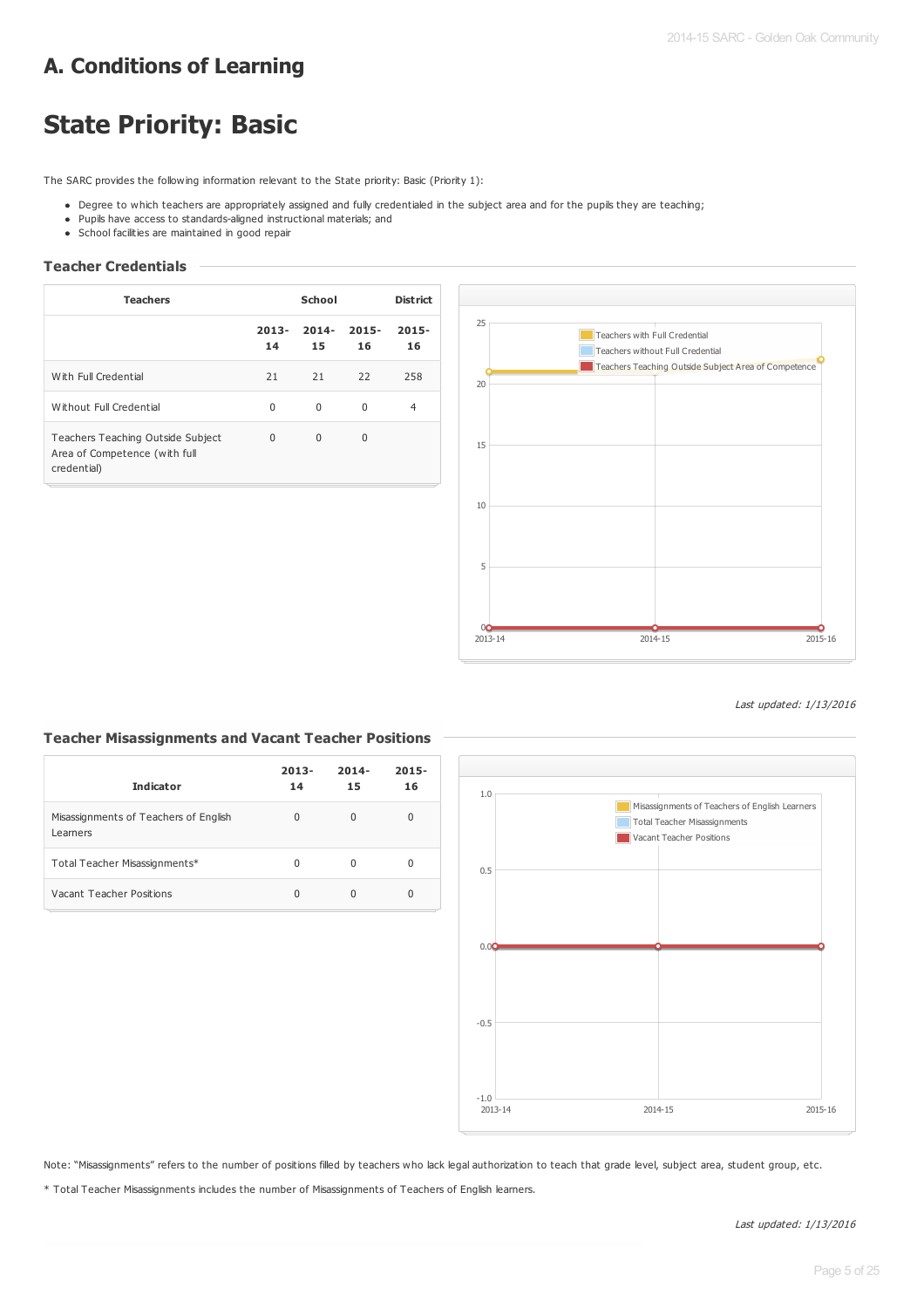### **Core Academic Classes Taught by Highly Qualified Teachers (School Year 2014-15)**

| <b>Location of Classes</b>          | Percent of Classes In Core Academic Subjects Taught by<br><b>Highly Qualified Teachers</b> | Percent of Classes In Core Academic Subjects Not Taught by<br><b>Highly Qualified Teachers</b> |
|-------------------------------------|--------------------------------------------------------------------------------------------|------------------------------------------------------------------------------------------------|
| This School                         | 100.0%                                                                                     | $0.0\%$                                                                                        |
| All Schools in District             | 100.0%                                                                                     | $0.0\%$                                                                                        |
| High-Poverty Schools<br>in District | 100.0%                                                                                     | $0.0\%$                                                                                        |
| Low-Poverty Schools<br>in District  | 100.0%                                                                                     | $0.0\%$                                                                                        |

Note: High-poverty schools are defined as those schools with student eligibility of approximately 40 percent or more in the free and reduced price meals program. Lowpoverty schools are those with student eligibility of approximately 39 percent or less in the free and reduced price meals program.

#### **Quality, Currency, Availability of Textbooks and Instructional Materials - Most Recent Year**

Year and month in which data were collected: September 2015

| <b>Subject</b>                       | Textbooks and Instructional Materials/year of<br>Adoption | <b>From Most Recent</b><br>Adoption? | Percent Students Lacking Own Assigned<br>Copy |
|--------------------------------------|-----------------------------------------------------------|--------------------------------------|-----------------------------------------------|
| Reading/Language Arts                | Houghton Mifflin Reading California 2003                  | Yes                                  | 0.0%                                          |
| Mathematics                          | Houghton Mifflin California Math Expressions 2015         | Yes                                  | $0.0 \%$                                      |
| Science                              | Pearson California Science 2008                           | Yes                                  | 0.0%                                          |
| History-Social Science               | Pearson History-Social Science for California 2006        | Yes                                  | $0.0 \%$                                      |
| Foreign Language                     | N/A                                                       |                                      | 0.0%                                          |
| Health                               | Harcourt, 1996                                            | Yes                                  | $0.0 \%$                                      |
| Visual and Performing Arts           | McGraw Hill, Share the Music 1990                         | Yes                                  | 0.0%                                          |
| Science Lab Eqpmt (Grades<br>$9-12)$ | N/A                                                       |                                      | 0.0%                                          |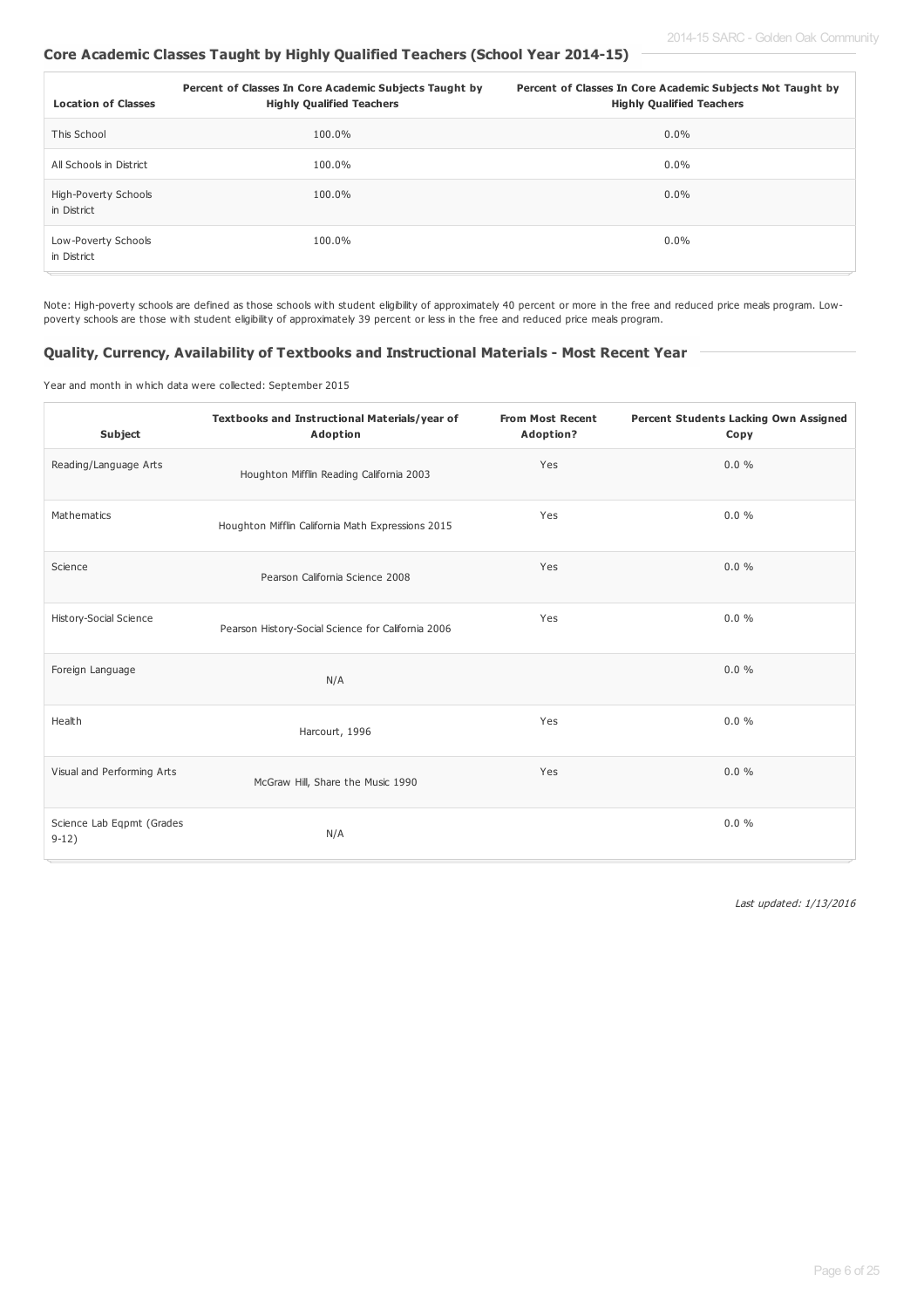#### **School Facility Conditions and Planned Improvements - Most Recent Year**

Golden Oak's construction was completed in the spring of 2008. The campus is comprised of three main buildings. The main building is a single story and houses the administrative offices, staff workroom, staff lounge, a stage, the school kitchen and the multi-purpose room. The other two buildings are two story and house classrooms, the Library, Computer Lab and Science Lab. Golden Oak has both hard and green scape. There is a full soccer field along with a running track. A separate play area is provided for our kindergarten students.

A daily schedule for the custodial staff (comprised of one full time day custodian and one full time night custodian) is followed to maintain a clean school facility. The district grounds crew is scheduled for one day a week to monitor and care for the grounds of the school facility.

Monthly inspections are done to monitor the cleanliness of the school site.

Our campus is well maintained and in very good condition.

At this time there is not a need for any planned improvements

Last updated: 1/14/2016

#### **School Facility Good Repair Status - Most Recent Year**

Year and month in which data were collected: December 2015

| <b>System Inspected</b>                                            | Rating | <b>Repair Needed and</b><br><b>Action Taken or</b><br><b>Planned</b> |
|--------------------------------------------------------------------|--------|----------------------------------------------------------------------|
| Systems: Gas Leaks, Mechanical/HVAC,<br>Sewer                      | Good   |                                                                      |
| <b>Interior: Interior Surfaces</b>                                 | Good   |                                                                      |
| Cleanliness: Overall Cleanliness,<br>Pest/Vermin Infestation       | Good   |                                                                      |
| <b>Electrical: Electrical</b>                                      | Good   |                                                                      |
| Restrooms/Fountains: Restrooms,<br>Sinks/Fountains                 | Good   |                                                                      |
| Safety: Fire Safety, Hazardous Materials                           | Good   |                                                                      |
| Structural: Structural Damage, Roofs                               | Good   |                                                                      |
| External: Playground/School Grounds,<br>Windows/Doors/Gates/Fences | Good   |                                                                      |

## **Overall Facility Rate - Most Recent Year**

Year and month in which data were collected: December 2015

Overall Rating **Exemplary**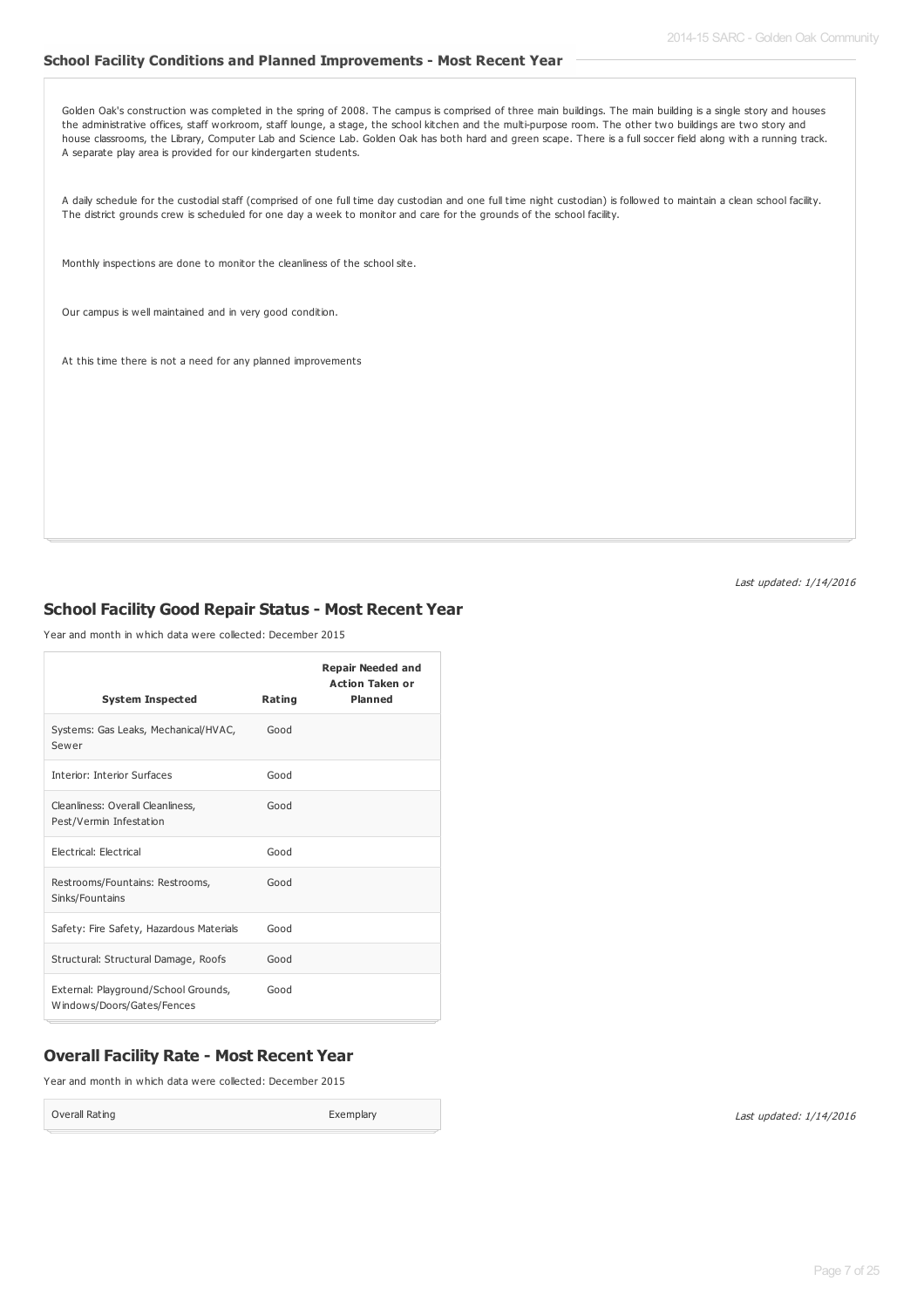# **B. Pupil Outcomes**

# **State Priority: Pupil Achievement**

The SARC provides the following information relevant to the State priority: Pupil Achievement (Priority 4):

- Statewide assessments (i.e., California Assessment of Student Performance and Progress [CAASPP], Science California Standards Tests); and
- The percentage of pupils who have successfully completed courses that satisfy the requirements for entrance to the University of California and the California State University, or career technical education sequences or programs of study

#### **California Assessment of Student Performance and Progress Results for All Students (School Year 2014-15)**

|                                                      | Percent of Students Meeting or Exceeding the State Standards |                 |       |
|------------------------------------------------------|--------------------------------------------------------------|-----------------|-------|
| Subject                                              | School                                                       | <b>District</b> | State |
| English Language Arts / Literacy (grades 3-8 and 11) | 72.0%                                                        | 55.0%           | 44.0% |
| Mathematics (grades 3-8 and 11)                      | 63.0%                                                        | 46.0%           | 33.0% |

Note: Percentages are not calculated when the number of students tested is ten or less, either because the number of students in this category is too small for statistical accuracy or to protect student privacy. Double dashes (--) appear in the table when the number of students tested is ten or less.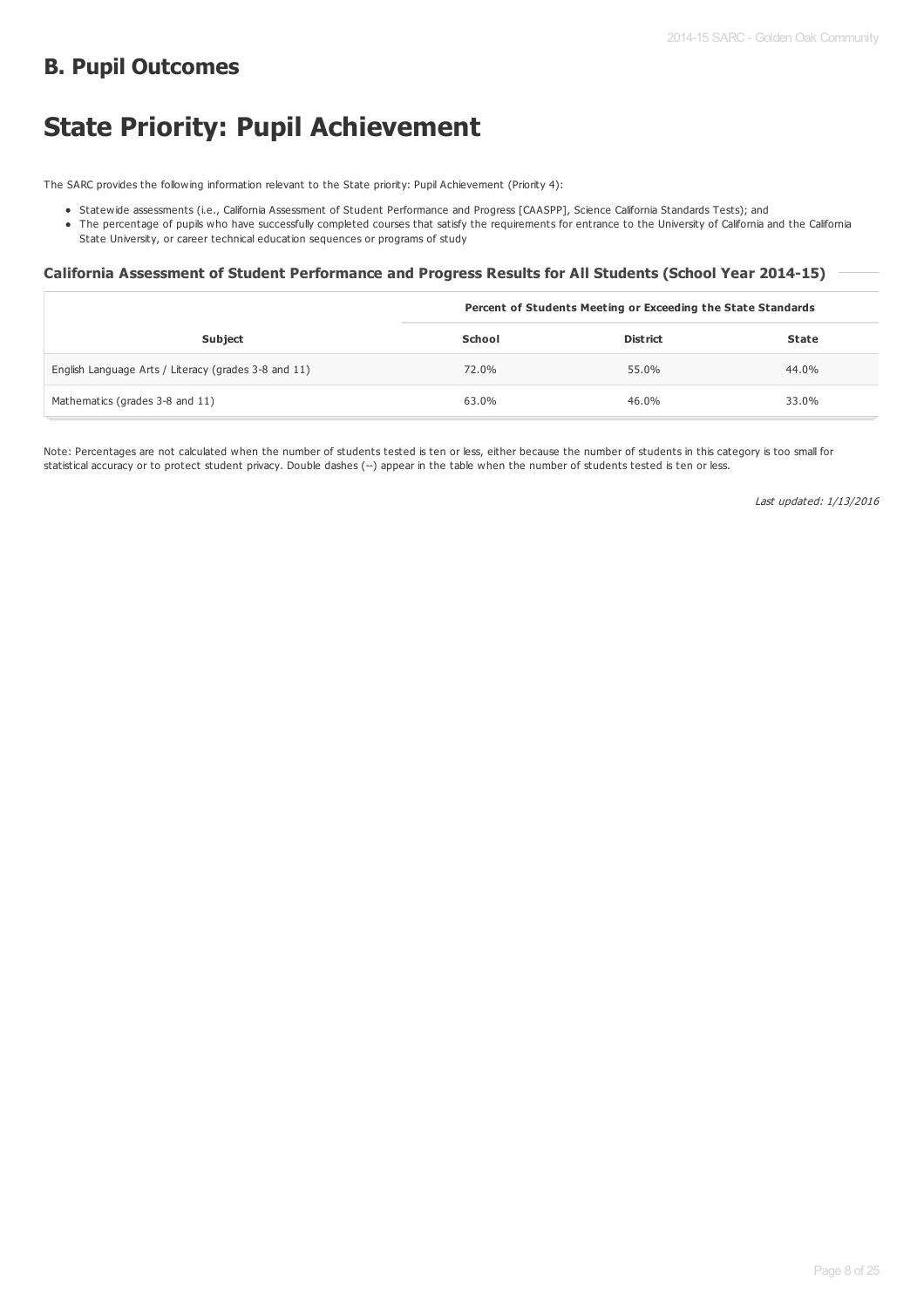### **CAASPP Assessment Results - English Language Arts (ELA)**

## **Disaggregated by Student Groups, Grades Three through Eight and Eleven (School Year 2014-15)**

#### **ELA - Grade 3**

| <b>Student Group</b>                                           | Total<br><b>Enrollment</b> | <b>Number</b><br><b>Tested</b> | Percent<br><b>Tested</b> | Percent<br><b>Achievement</b><br>Level $1*$ | Percent<br><b>Achievement</b><br>Level 2*           | Percent<br><b>Achievement</b><br>Level 3*           | Percent<br><b>Achievement</b><br>Level 4* |
|----------------------------------------------------------------|----------------------------|--------------------------------|--------------------------|---------------------------------------------|-----------------------------------------------------|-----------------------------------------------------|-------------------------------------------|
| All Students                                                   | 83                         | 83                             | 100.0%                   | 6.0%                                        | 24.0%                                               | 31.0%                                               | 39.0%                                     |
| Male                                                           | 83                         | 38                             | 45.8%                    | 11.0%                                       | 24.0%                                               | 34.0%                                               | 32.0%                                     |
| Female                                                         | 83                         | 45                             | 54.2%                    | 2.0%                                        | 24.0%                                               | 29.0%                                               | 44.0%                                     |
| <b>Black or African American</b>                               | 83                         | 5                              | 6.0%                     | $\overline{\phantom{a}}$                    | $\hspace{0.05cm} -\hspace{0.05cm} -\hspace{0.05cm}$ | $\hspace{0.05cm} -\hspace{0.05cm} -\hspace{0.05cm}$ | $\hspace{0.05cm} \ldots$                  |
| American Indian or Alaska Native                               | $\mathbf{0}$               | $\mathbf 0$                    | 0.0%                     | 0.0%                                        | 0.0%                                                | 0.0%                                                | 0.0%                                      |
| Asian                                                          | 83                         | 8                              | 9.6%                     | $\hspace{0.05cm} \ldots$                    | $\hspace{0.05cm} -\hspace{0.05cm} -\hspace{0.05cm}$ | $\hspace{0.05cm} -$                                 | $\overline{\phantom{a}}$                  |
| Filipino                                                       | 83                         | 2                              | 2.4%                     | $\overline{\phantom{a}}$                    | $\overline{\phantom{a}}$                            | $\hspace{0.05cm} -$                                 | $\overline{\phantom{a}}$                  |
| Hispanic or Latino                                             | 83                         | 33                             | 39.8%                    | 9.0%                                        | 24.0%                                               | 33.0%                                               | 33.0%                                     |
| Native Hawaiian or Pacific Islander                            | $\mathbf{0}$               | $\mathbf 0$                    | 0.0%                     | $0.0\%$                                     | 0.0%                                                | $0.0\%$                                             | 0.0%                                      |
| White                                                          | 83                         | 32                             | 38.6%                    | 6.0%                                        | 25.0%                                               | 28.0%                                               | 41.0%                                     |
| Two or More Races                                              | 83                         | 3                              | 3.6%                     | $\hspace{0.05cm} -\hspace{0.05cm}$          | $\overline{\phantom{a}}$                            | $\hspace{0.05cm} -$                                 | $\overline{\phantom{a}}$                  |
| Socioeconomically Disadvantaged                                | 83                         | 18                             | 21.7%                    | 6.0%                                        | 22.0%                                               | 28.0%                                               | 44.0%                                     |
| English Learners                                               | 83                         | $\overline{4}$                 | 4.8%                     | $\hspace{0.05cm} \ldots$                    | $\overline{\phantom{a}}$                            | $\sim$                                              | $\overline{\phantom{a}}$                  |
| Students with Disabilities                                     | 83                         | $\overline{4}$                 | 4.8%                     | $\overline{\phantom{a}}$                    | $\overline{\phantom{a}}$                            | $\overline{\phantom{a}}$                            | $\overline{\phantom{a}}$                  |
| <b>Students Receiving Migrant</b><br><b>Education Services</b> | $\mathbf 0$                | $\mathbf 0$                    | 0.0%                     | 0.0%                                        | 0.0%                                                | 0.0%                                                | $0.0\%$                                   |
| Foster Youth                                                   | $\overline{\phantom{a}}$   | $\overline{\phantom{a}}$       | $\overline{\phantom{a}}$ | $\overline{\phantom{a}}$                    | $\overline{\phantom{a}}$                            | $\overline{\phantom{a}}$                            | $\overline{\phantom{a}}$                  |

Double dashes (--) appear in the table when the number of students is ten or less, either because the number of students in this category is too small for statistical accuracy or to protect student privacy.

Note: The number of students tested includes students that did not receive a score; however the number of students tested is not the number that was used to calculate the achievement level percentages. The achievement level percentages are calculated using students with scores.

 $*$  Level 1 = Standard not met

Level 2 = Standard nearly met

Level 3 = Standard met Level 4 = Standard exceeded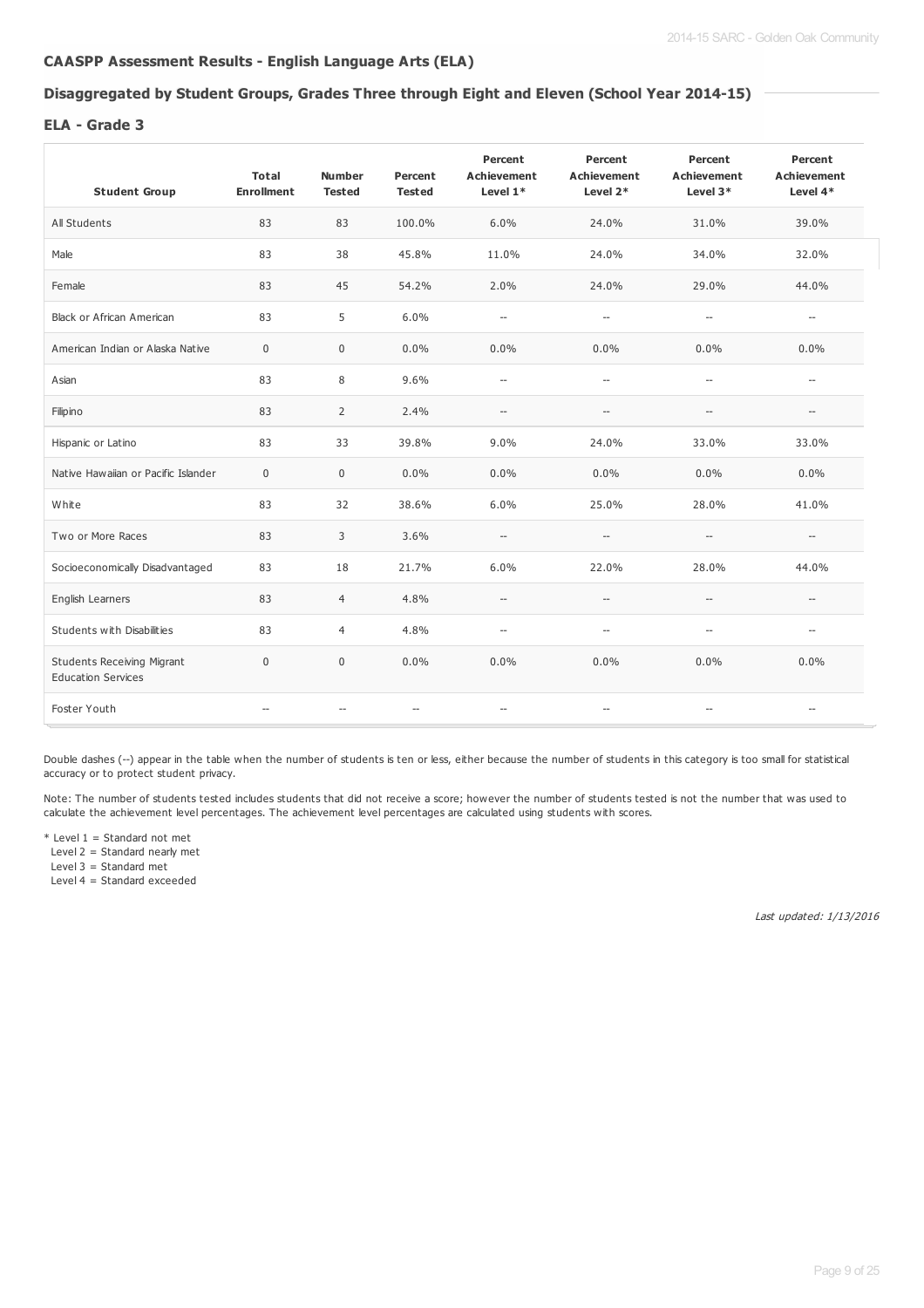#### **ELA - Grade 4**

| <b>Student Group</b>                                           | Total<br><b>Enrollment</b> | <b>Number</b><br><b>Tested</b>                      | Percent<br><b>Tested</b> | Percent<br><b>Achievement</b><br>Level $1*$ | Percent<br><b>Achievement</b><br>Level 2*           | Percent<br><b>Achievement</b><br>Level 3*           | Percent<br><b>Achievement</b><br>Level $4*$ |
|----------------------------------------------------------------|----------------------------|-----------------------------------------------------|--------------------------|---------------------------------------------|-----------------------------------------------------|-----------------------------------------------------|---------------------------------------------|
| All Students                                                   | 82                         | 82                                                  | 100.0%                   | 17.0%                                       | 18.0%                                               | 28.0%                                               | 37.0%                                       |
| Male                                                           | 82                         | 43                                                  | 52.4%                    | 21.0%                                       | 16.0%                                               | 26.0%                                               | 37.0%                                       |
| Female                                                         | 82                         | 39                                                  | 47.6%                    | 13.0%                                       | 21.0%                                               | 31.0%                                               | 36.0%                                       |
| <b>Black or African American</b>                               | 82                         | 6                                                   | 7.3%                     | $\overline{\phantom{a}}$                    | $\overline{\phantom{a}}$                            | $\overline{\phantom{a}}$                            | $\overline{\phantom{a}}$                    |
| American Indian or Alaska Native                               | $\mathbf 0$                | $\mathbf 0$                                         | $0.0\%$                  | 0.0%                                        | 0.0%                                                | 0.0%                                                | 0.0%                                        |
| Asian                                                          | 82                         | 10                                                  | 12.2%                    | $\overline{\phantom{a}}$                    | $\overline{\phantom{a}}$                            | $\hspace{0.05cm} \ldots$                            | $\overline{\phantom{a}}$                    |
| Filipino                                                       | 82                         | $\overline{4}$                                      | 4.9%                     | $\hspace{0.05cm} \ldots$                    | $\hspace{0.05cm} -\hspace{0.05cm} -\hspace{0.05cm}$ | $\hspace{0.05cm} -\hspace{0.05cm} -\hspace{0.05cm}$ | $\hspace{0.05cm} -\hspace{0.05cm}$          |
| Hispanic or Latino                                             | 82                         | 28                                                  | 34.1%                    | 21.0%                                       | 32.0%                                               | 25.0%                                               | 21.0%                                       |
| Native Hawaiian or Pacific Islander                            | $\mathbf 0$                | $\mathbf 0$                                         | 0.0%                     | 0.0%                                        | 0.0%                                                | 0.0%                                                | 0.0%                                        |
| White                                                          | 82                         | 31                                                  | 37.8%                    | 13.0%                                       | 13.0%                                               | 23.0%                                               | 52.0%                                       |
| Two or More Races                                              | 82                         | 3                                                   | 3.7%                     | $\hspace{0.05cm} \ldots$                    | $\hspace{0.05cm} -\hspace{0.05cm} -\hspace{0.05cm}$ | $\hspace{0.05cm} -\hspace{0.05cm} -\hspace{0.05cm}$ | $\hspace{0.05cm} \ldots$                    |
| Socioeconomically Disadvantaged                                | 82                         | 18                                                  | 22.0%                    | 22.0%                                       | 33.0%                                               | 28.0%                                               | 17.0%                                       |
| English Learners                                               | 82                         | 3                                                   | 3.7%                     | $\hspace{0.05cm} -$                         | $\hspace{0.05cm} -\hspace{0.05cm} -\hspace{0.05cm}$ | $\hspace{0.05cm} -\hspace{0.05cm} -\hspace{0.05cm}$ | $\hspace{0.05cm} -$                         |
| Students with Disabilities                                     | 82                         | 13                                                  | 15.9%                    | 46.0%                                       | 23.0%                                               | 15.0%                                               | 15.0%                                       |
| <b>Students Receiving Migrant</b><br><b>Education Services</b> | $\Omega$                   | $\mathbf 0$                                         | $0.0\%$                  | 0.0%                                        | 0.0%                                                | 0.0%                                                | 0.0%                                        |
| Foster Youth                                                   |                            | $\hspace{0.05cm} -\hspace{0.05cm} -\hspace{0.05cm}$ | $-\!$                    | $\overline{\phantom{a}}$                    | $\hspace{0.05cm} -\hspace{0.05cm}$                  | --                                                  | $\overline{\phantom{a}}$                    |

Double dashes (--) appear in the table when the number of students is ten or less, either because the number of students in this category is too small for statistical accuracy or to protect student privacy.

Note: The number of students tested includes students that did not receive a score; however the number of students tested is not the number that was used to calculate the achievement level percentages. The achievement level percentages are calculated using students with scores.

 $*$  Level 1 = Standard not met

Level 2 = Standard nearly met

Level 3 = Standard met

Level 4 = Standard exceeded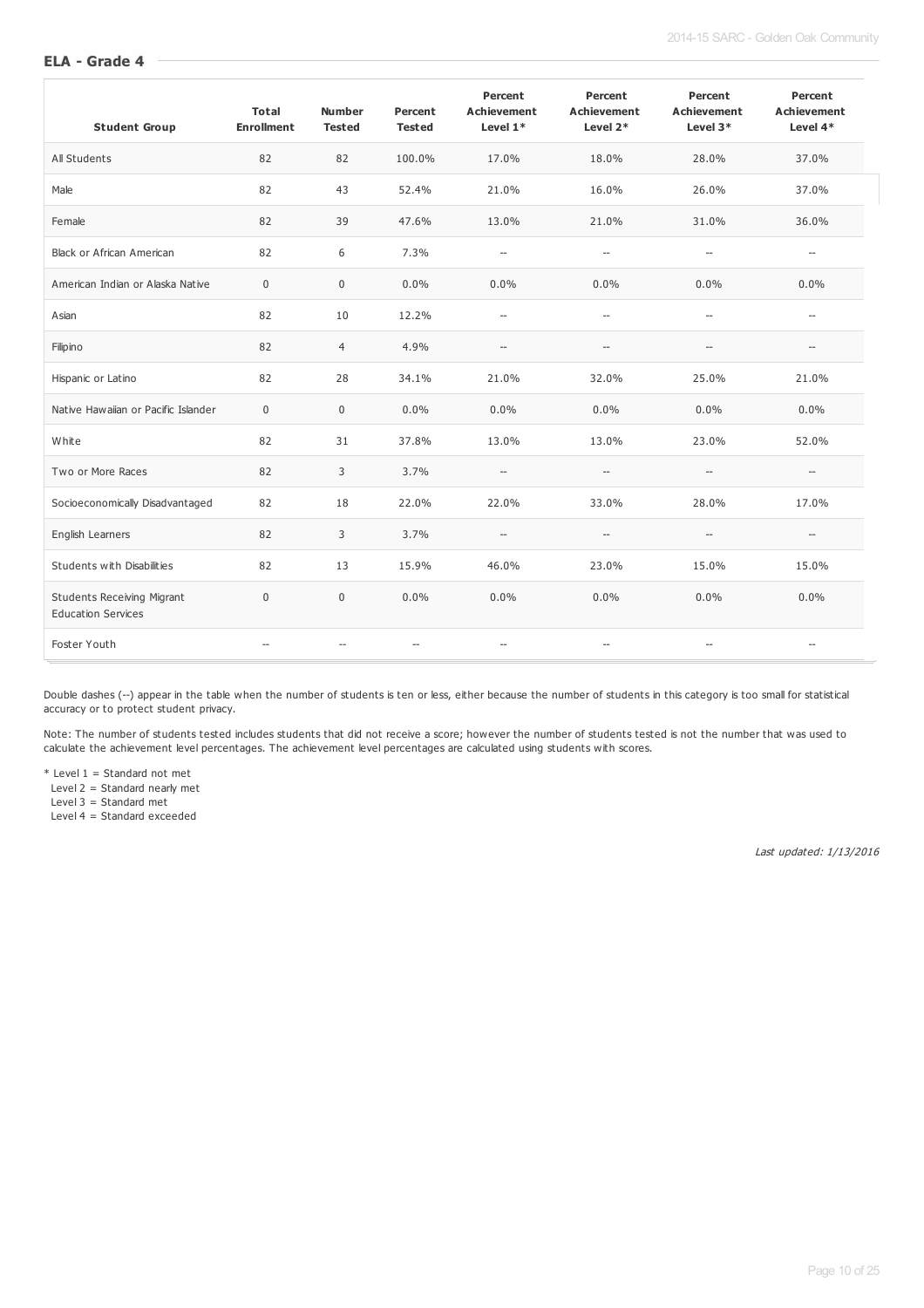#### **ELA - Grade 5**

| <b>Student Group</b>                                           | <b>Total</b><br><b>Enrollment</b> | <b>Number</b><br><b>Tested</b> | Percent<br><b>Tested</b> | Percent<br><b>Achievement</b><br>Level $1*$ | Percent<br><b>Achievement</b><br>Level $2*$         | Percent<br><b>Achievement</b><br>Level $3*$         | Percent<br><b>Achievement</b><br>Level $4*$ |
|----------------------------------------------------------------|-----------------------------------|--------------------------------|--------------------------|---------------------------------------------|-----------------------------------------------------|-----------------------------------------------------|---------------------------------------------|
| All Students                                                   | 84                                | 84                             | 100.0%                   | 4.0%                                        | 11.0%                                               | 50.0%                                               | 36.0%                                       |
| Male                                                           | 84                                | 38                             | 45.2%                    | 5.0%                                        | 13.0%                                               | 45.0%                                               | 37.0%                                       |
| Female                                                         | 84                                | 46                             | 54.8%                    | 2.0%                                        | 9.0%                                                | 54.0%                                               | 35.0%                                       |
| <b>Black or African American</b>                               | 84                                | 8                              | 9.5%                     | $\hspace{0.05cm} \ldots$                    | $\overline{\phantom{a}}$                            | $-\!$                                               | $\overline{\phantom{a}}$                    |
| American Indian or Alaska Native                               | $\mathbf 0$                       | $\mathbf 0$                    | 0.0%                     | 0.0%                                        | 0.0%                                                | 0.0%                                                |                                             |
| Asian                                                          | 84                                | $\overline{7}$                 | 8.3%                     | $\overline{\phantom{a}}$                    | $\hspace{0.05cm} \ldots$                            | $\overline{\phantom{a}}$                            |                                             |
| Filipino                                                       | 84                                | 3                              | 3.6%                     | $\cdots$                                    | $\hspace{0.05cm} -\hspace{0.05cm} -\hspace{0.05cm}$ | $\overline{\phantom{a}}$                            | $\hspace{0.05cm} -\hspace{0.05cm}$          |
| Hispanic or Latino                                             | 84                                | 29                             | 34.5%                    | 3.0%                                        | 14.0%                                               | 55.0%                                               | 28.0%                                       |
| Native Hawaiian or Pacific Islander                            | $\mathbf 0$                       | $\mathbf 0$                    | 0.0%                     | 0.0%                                        | 0.0%                                                | 0.0%                                                | 0.0%                                        |
| White                                                          | 84                                | 33                             | 39.3%                    | 3.0%                                        | 3.0%                                                | 55.0%                                               | 39.0%                                       |
| Two or More Races                                              | 84                                | $\overline{4}$                 | 4.8%                     | $\hspace{0.05cm} \ldots$                    | $\hspace{0.05cm} -\hspace{0.05cm}$                  | $\hspace{0.05cm} -\hspace{0.05cm} -\hspace{0.05cm}$ | $\hspace{0.05cm} -\hspace{0.05cm}$          |
| Socioeconomically Disadvantaged                                | 84                                | 20                             | 23.8%                    | 10.0%                                       | 20.0%                                               | 50.0%                                               | 20.0%                                       |
| English Learners                                               | $\mathbf 0$                       | $\mathbf 0$                    | $0.0\%$                  | 0.0%                                        | 0.0%                                                | 0.0%                                                | 0.0%                                        |
| Students with Disabilities                                     | 84                                | $\overline{4}$                 | 4.8%                     | $\hspace{0.05cm} -\hspace{0.05cm}$          | $\hspace{0.05cm} -\hspace{0.05cm}$                  | $-\!$                                               | $\hspace{0.05cm} \ldots$                    |
| <b>Students Receiving Migrant</b><br><b>Education Services</b> | $\mathbf 0$                       | $\mathbf 0$                    | $0.0\%$                  | 0.0%                                        | 0.0%                                                | 0.0%                                                | 0.0%                                        |
| Foster Youth                                                   |                                   | $\overline{\phantom{a}}$       | $\overline{\phantom{a}}$ | $\hspace{0.05cm} -\hspace{0.05cm}$          | $\overline{\phantom{a}}$                            | $\overline{\phantom{a}}$                            | $\overline{a}$                              |

Double dashes (--) appear in the table when the number of students is ten or less, either because the number of students in this category is too small for statistical accuracy or to protect student privacy.

Note: The number of students tested includes students that did not receive a score; however the number of students tested is not the number that was used to calculate the achievement level percentages. The achievement level percentages are calculated using students with scores.

 $*$  Level 1 = Standard not met

Level 2 = Standard nearly met

Level 3 = Standard met

Level 4 = Standard exceeded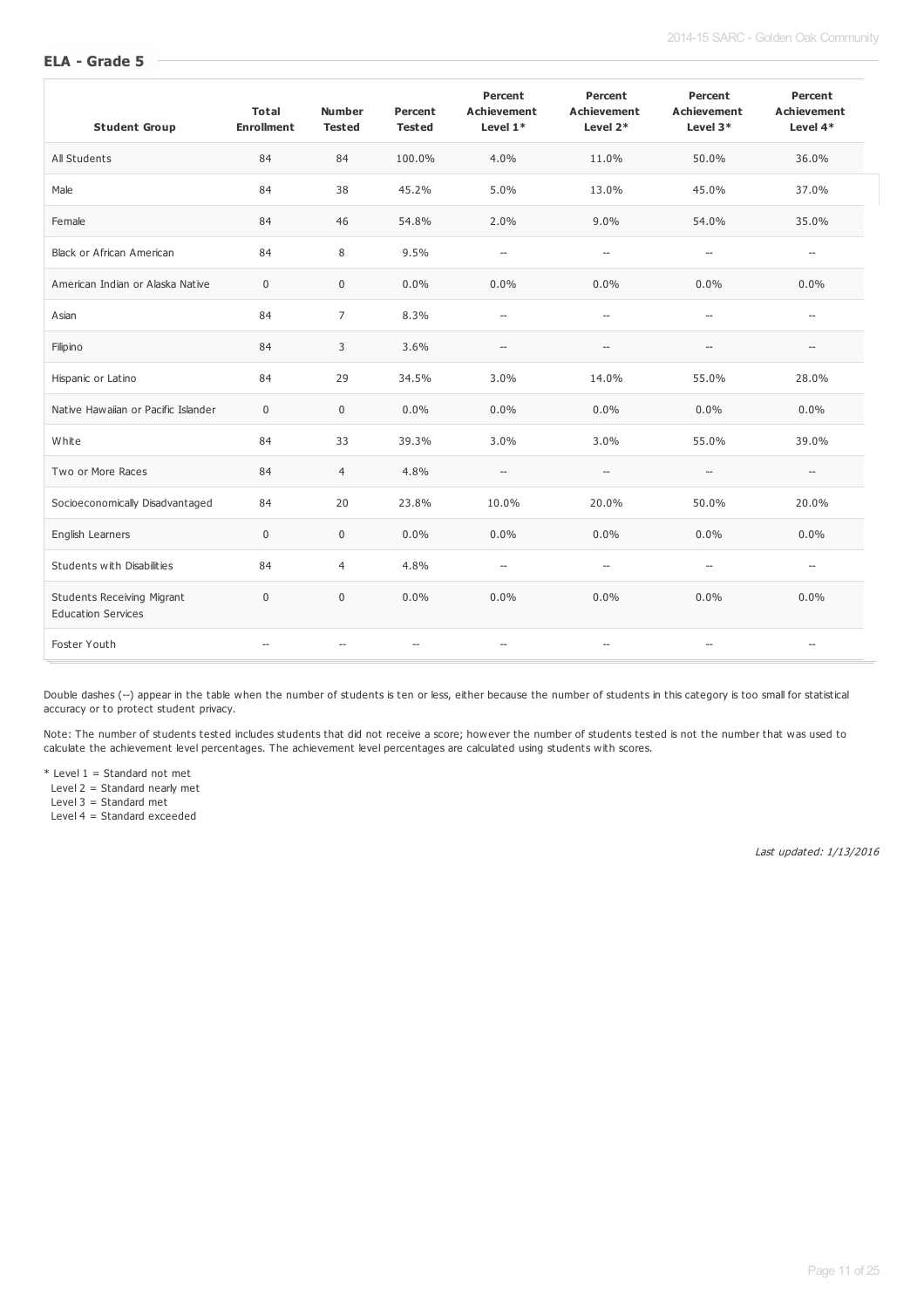#### **ELA- Grade 6**

| <b>Student Group</b>                                           | Total<br><b>Enrollment</b> | <b>Number</b><br><b>Tested</b> | Percent<br><b>Tested</b> | Percent<br><b>Achievement</b><br>Level $1*$ | Percent<br><b>Achievement</b><br>Level 2* | Percent<br><b>Achievement</b><br>Level $3*$         | Percent<br><b>Achievement</b><br>Level 4* |  |  |
|----------------------------------------------------------------|----------------------------|--------------------------------|--------------------------|---------------------------------------------|-------------------------------------------|-----------------------------------------------------|-------------------------------------------|--|--|
| All Students                                                   | 79                         | 79                             | 100.0%                   | 10.0%                                       | 24.0%                                     | 43.0%                                               | 23.0%                                     |  |  |
| Male                                                           | 79                         | 36                             | 45.6%                    | 14.0%                                       | 25.0%                                     | 47.0%                                               | 14.0%                                     |  |  |
| Female                                                         | 79                         | 43                             | 54.4%                    | 7.0%                                        | 23.0%                                     | 40.0%                                               | 30.0%                                     |  |  |
| <b>Black or African American</b>                               | 79                         | 10                             | 12.7%                    | $\overline{\phantom{a}}$                    | $\hspace{0.05cm} -\hspace{0.05cm}$        | $\hspace{0.05cm} -\hspace{0.05cm}$                  | $\overline{\phantom{a}}$                  |  |  |
| American Indian or Alaska Native                               | $\mathbf 0$                | $\mathbf 0$                    | $0.0\%$                  | 0.0%<br>0.0%<br>0.0%                        |                                           |                                                     | 0.0%                                      |  |  |
| Asian                                                          | 79                         | 9                              | 11.4%                    | $\hspace{0.05cm} \ldots$                    | $\hspace{0.05cm} -\hspace{0.05cm}$        | $\overline{\phantom{a}}$                            | $\hspace{0.05cm} \ldots$                  |  |  |
| Filipino                                                       | 79                         | 2                              | 2.5%                     | $\hspace{0.05cm} -$                         | $\hspace{0.05cm} -\hspace{0.05cm}$        | --                                                  | $\hspace{0.05cm} \ldots$                  |  |  |
| Hispanic or Latino                                             | 79                         | 24                             | 30.4%                    | 8.0%                                        | 38.0%                                     | 38.0%                                               | 17.0%                                     |  |  |
| Native Hawaiian or Pacific Islander                            | 79                         | $\mathbf{1}$                   | 1.3%                     | $\hspace{0.05cm} \ldots$                    | $\hspace{0.05cm} -\hspace{0.05cm}$        | $\hspace{0.05cm} -\hspace{0.05cm} -\hspace{0.05cm}$ | $\overline{\phantom{a}}$                  |  |  |
| White                                                          | 79                         | 30                             | 38.0%                    | 3.0%                                        | 17.0%                                     | 50.0%                                               | 30.0%                                     |  |  |
| Two or More Races                                              | 79                         | 3                              | 3.8%                     | $\hspace{0.05cm} -\hspace{0.05cm}$          | $\hspace{0.05cm} -\hspace{0.05cm}$        | --                                                  | $\overline{\phantom{a}}$                  |  |  |
| Socioeconomically Disadvantaged                                | 79                         | 19                             | 24.1%                    | 5.0%                                        | 32.0%                                     | 47.0%                                               | 16.0%                                     |  |  |
| English Learners                                               | 79                         | $\mathbf{1}$                   | 1.3%                     | --                                          | $\hspace{0.05cm} -\hspace{0.05cm}$        | $\hspace{0.05cm} -\hspace{0.05cm}$                  | $\overline{\phantom{a}}$                  |  |  |
| Students with Disabilities                                     | 79                         | 5                              | 6.3%                     | $\hspace{0.05cm} -$                         | $\hspace{0.05cm} -\hspace{0.05cm}$        | $\overline{\phantom{a}}$                            | $\hspace{0.05cm} \ldots$                  |  |  |
| <b>Students Receiving Migrant</b><br><b>Education Services</b> | $\Omega$                   | $\mathbf 0$                    | 0.0%                     | 0.0%                                        | 0.0%                                      | 0.0%                                                | $0.0\%$                                   |  |  |
| Foster Youth                                                   |                            | $\overline{a}$                 | $\qquad \qquad -$        | --                                          | $\hspace{0.05cm} -\hspace{0.05cm}$        | --                                                  | $\hspace{0.05cm} \ldots$                  |  |  |

Double dashes (--) appear in the table when the number of students is ten or less, either because the number of students in this category is too small for statistical accuracy or to protect student privacy.

Note: The number of students tested includes students that did not receive a score; however the number of students tested is not the number that was used to calculate the achievement level percentages. The achievement level percentages are calculated using students with scores.

 $*$  Level 1 = Standard not met

Level 2 = Standard nearly met

Level 3 = Standard met

Level 4 = Standard exceeded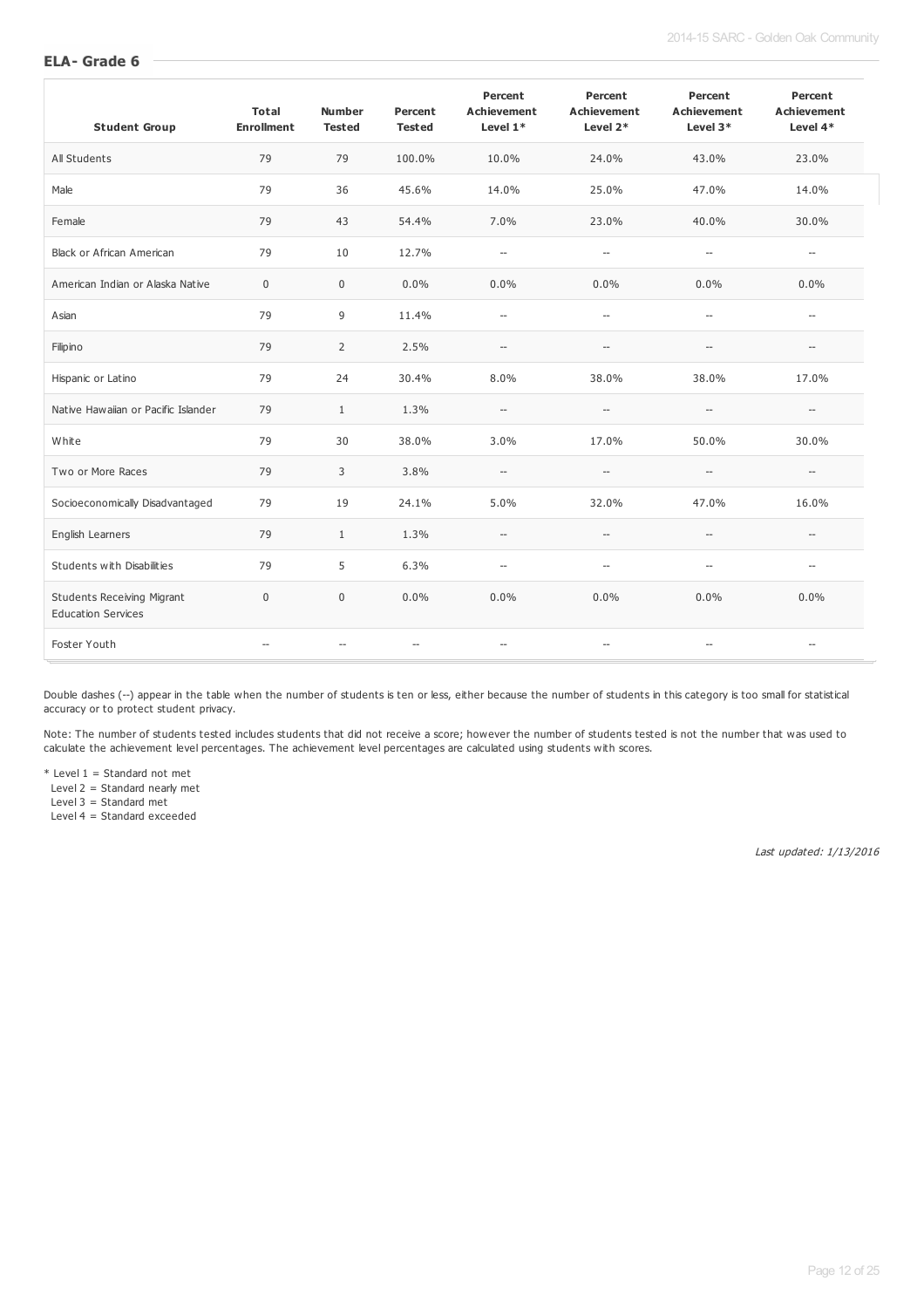#### **CAASPP Assessment Results - Mathematics**

## **Disaggregated by Student Groups, Grades Three through Eight and Eleven (School Year 2014-15)**

#### **Mathematics - Grade 3**

| <b>Student Group</b>                                           | <b>Total</b><br><b>Enrollment</b> | <b>Number</b><br><b>Tested</b>     | Percent<br><b>Tested</b> | Percent<br><b>Achievement</b><br>Level $1*$ | Percent<br><b>Achievement</b><br>Level 2*           | Percent<br><b>Achievement</b><br>Level 3*           | Percent<br><b>Achievement</b><br>Level 4* |
|----------------------------------------------------------------|-----------------------------------|------------------------------------|--------------------------|---------------------------------------------|-----------------------------------------------------|-----------------------------------------------------|-------------------------------------------|
| All Students                                                   | 83                                | 83                                 | 100.0%                   | 4.0%                                        | 19.0%                                               | 37.0%                                               | 40.0%                                     |
| Male                                                           | 83                                | 38                                 | 45.8%                    | 3.0%                                        | 21.0%                                               | 32.0%                                               | 45.0%                                     |
| Female                                                         | 83                                | 45                                 | 54.2%                    | 4.0%                                        | 18.0%                                               | 42.0%                                               | 36.0%                                     |
| <b>Black or African American</b>                               | 83                                | 5                                  | 6.0%                     | $\overline{\phantom{a}}$                    | $\hspace{0.05cm} -\hspace{0.05cm} -\hspace{0.05cm}$ | $-\!$                                               | $\hspace{0.05cm} -\hspace{0.05cm}$        |
| American Indian or Alaska Native                               | $\mathbf 0$                       | $\mathsf 0$                        | 0.0%                     | 0.0%                                        | 0.0%                                                | 0.0%                                                | $0.0\%$                                   |
| Asian                                                          | 83                                | 8                                  | 9.6%                     | $\overline{\phantom{a}}$                    | $\qquad \qquad -$                                   | $\overline{\phantom{a}}$                            | --                                        |
| Filipino                                                       | 83                                | 2                                  | 2.4%                     | $\hspace{0.05cm} -$                         | $-\!$                                               | $\hspace{0.05cm} -\hspace{0.05cm} -\hspace{0.05cm}$ | --                                        |
| Hispanic or Latino                                             | 83                                | 33                                 | 39.8%                    | 3.0%                                        | 30.0%                                               | 27.0%                                               | 39.0%                                     |
| Native Hawaiian or Pacific Islander                            | $\mathbf 0$                       | $\mathbf 0$                        | 0.0%                     | 0.0%                                        | 0.0%                                                | 0.0%                                                | 0.0%                                      |
| White                                                          | 83                                | 32                                 | 38.6%                    | 6.0%                                        | 13.0%                                               | 53.0%                                               | 28.0%                                     |
| Two or More Races                                              | 83                                | 3                                  | 3.6%                     | $\hspace{0.05cm} -\hspace{0.05cm}$          | $\overline{\phantom{a}}$                            | $\overline{\phantom{a}}$                            | $\overline{\phantom{0}}$                  |
| Socioeconomically Disadvantaged                                | 83                                | 18                                 | 21.7%                    | 0.0%                                        | 39.0%                                               | 11.0%                                               | 50.0%                                     |
| English Learners                                               | 83                                | $\overline{4}$                     | 4.8%                     | $\hspace{0.05cm} -\hspace{0.05cm}$          | $\overline{\phantom{a}}$                            | $\overline{a}$                                      | $\overline{a}$                            |
| Students with Disabilities                                     | 83                                | $\overline{4}$                     | 4.8%                     | $\overline{\phantom{a}}$                    | $\overline{\phantom{a}}$                            | $\overline{\phantom{a}}$                            | $\overline{\phantom{a}}$                  |
| <b>Students Receiving Migrant</b><br><b>Education Services</b> | $\mathbf 0$                       | $\mathbf 0$                        | 0.0%                     | 0.0%                                        | 0.0%                                                | 0.0%                                                | 0.0%                                      |
| Foster Youth                                                   | $\overline{\phantom{a}}$          | $\hspace{0.05cm} -\hspace{0.05cm}$ | $\overline{\phantom{a}}$ | $\overline{\phantom{a}}$                    | $\overline{\phantom{a}}$                            | $\overline{\phantom{a}}$                            | $\overline{\phantom{a}}$                  |

Double dashes (--) appear in the table when the number of students is ten or less, either because the number of students in this category is too small for statistical accuracy or to protect student privacy.

Note: The number of students tested includes students that did not receive a score; however the number of students tested is not the number that was used to calculate the achievement level percentages. The achievement level percentages are calculated using students with scores.

 $*$  Level 1 = Standard not met

Level 2 = Standard nearly met

Level 3 = Standard met

Level 4 = Standard exceeded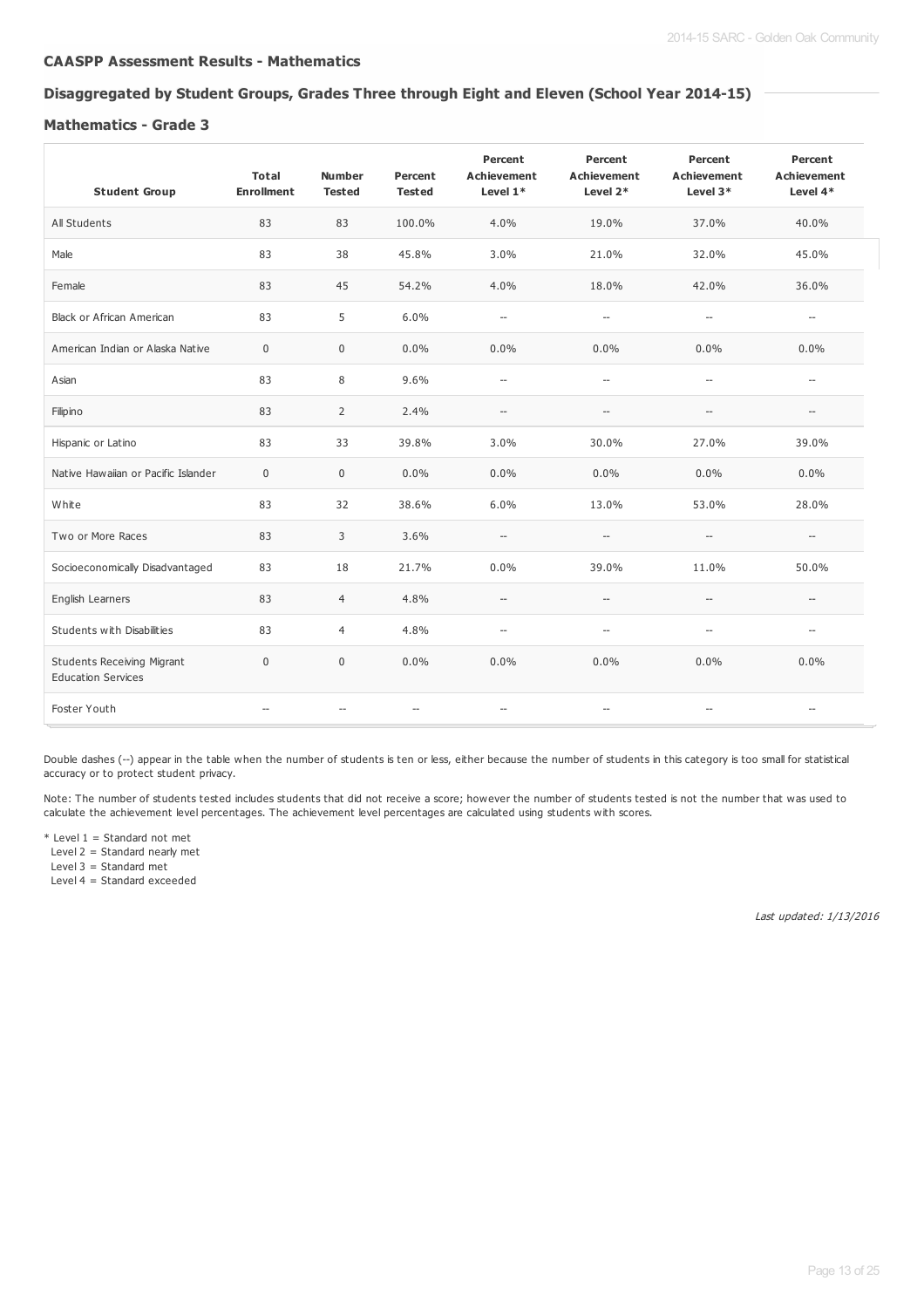#### **Mathematics - Grade 4**

| <b>Student Group</b>                                           | Total<br><b>Enrollment</b> | <b>Number</b><br><b>Tested</b> | Percent<br><b>Tested</b>                            | Percent<br><b>Achievement</b><br>Level $1*$ | Percent<br><b>Achievement</b><br>Level 2*           | Percent<br><b>Achievement</b><br>Level 3* | Percent<br><b>Achievement</b><br>Level 4* |  |  |
|----------------------------------------------------------------|----------------------------|--------------------------------|-----------------------------------------------------|---------------------------------------------|-----------------------------------------------------|-------------------------------------------|-------------------------------------------|--|--|
| All Students                                                   | 82                         | 81                             | 98.8%                                               | 12.0%                                       | 32.0%                                               | 27.0%                                     | 28.0%                                     |  |  |
| Male                                                           | 82                         | 43                             | 52.4%                                               | 16.0%                                       | 26.0%                                               | 23.0%                                     | 35.0%                                     |  |  |
| Female                                                         | 82                         | 38                             | 46.3%                                               | 8.0%                                        | 39.0%                                               | 32.0%                                     | 21.0%                                     |  |  |
| <b>Black or African American</b>                               | 82                         | 6                              | 7.3%                                                | $\overline{\phantom{a}}$                    | $\overline{\phantom{a}}$                            | $\overline{\phantom{a}}$                  | $\hspace{0.05cm} \ldots$                  |  |  |
| American Indian or Alaska Native                               | $\mathbf 0$                | $\mathbf 0$                    | 0.0%                                                | $0.0\%$                                     | 0.0%                                                | 0.0%                                      | $0.0\%$                                   |  |  |
| Asian                                                          | 82                         | 10                             | 12.2%                                               | $\overline{\phantom{a}}$                    | $\overline{\phantom{a}}$                            | $\overline{\phantom{a}}$                  | $\overline{a}$                            |  |  |
| Filipino                                                       | 82                         | $\overline{4}$                 | 4.9%                                                | $\hspace{0.05cm} \ldots$                    | $\hspace{0.05cm} -\hspace{0.05cm} -\hspace{0.05cm}$ | $\overline{\phantom{a}}$                  | $\hspace{0.05cm} -\hspace{0.05cm}$        |  |  |
| Hispanic or Latino                                             | 82                         | 27                             | 32.9%                                               | 15.0%                                       | 48.0%                                               | 22.0%                                     | 15.0%                                     |  |  |
| Native Hawaijan or Pacific Islander                            | $\Omega$                   | $\mathbf 0$                    | 0.0%                                                | 0.0%                                        | 0.0%                                                | 0.0%                                      | $0.0\%$                                   |  |  |
| White                                                          | 82                         | 31                             | 37.8%                                               | 10.0%                                       | 19.0%                                               | 29.0%                                     | 42.0%                                     |  |  |
| Two or More Races                                              | 82                         | 3                              | 3.7%                                                | --                                          | $\hspace{0.05cm} -\hspace{0.05cm}$                  | --                                        | $\hspace{0.05cm} \ldots$                  |  |  |
| Socioeconomically Disadvantaged                                | 82                         | 17                             | 20.7%                                               | 24.0%                                       | 41.0%                                               | 29.0%                                     | 6.0%                                      |  |  |
| English Learners                                               | 82                         | 3                              | 3.7%                                                | --                                          | $\hspace{0.05cm} -\hspace{0.05cm}$                  | $\overline{\phantom{a}}$                  | $\hspace{0.05cm} \ldots$                  |  |  |
| Students with Disabilities                                     | 82                         | 12                             | 14.6%                                               | 42.0%                                       | 33.0%                                               | 17.0%                                     | 8.0%                                      |  |  |
| <b>Students Receiving Migrant</b><br><b>Education Services</b> | $\mathbf 0$                | $\boldsymbol{0}$               | 0.0%                                                | 0.0%                                        | 0.0%                                                | 0.0%                                      | $0.0\%$                                   |  |  |
| Foster Youth                                                   | $\overline{\phantom{a}}$   | $\overline{\phantom{a}}$       | $\hspace{0.05cm} -\hspace{0.05cm} -\hspace{0.05cm}$ | $\hspace{0.05cm} -\hspace{0.05cm}$          | $\hspace{0.05cm} -\hspace{0.05cm}$                  | --                                        | $\overline{\phantom{a}}$                  |  |  |

Double dashes (--) appear in the table when the number of students is ten or less, either because the number of students in this category is too small for statistical accuracy or to protect student privacy.

Note: The number of students tested includes students that did not receive a score; however the number of students tested is not the number that was used to calculate the achievement level percentages. The achievement level percentages are calculated using students with scores.

 $*$  Level 1 = Standard not met

Level 2 = Standard nearly met

Level 3 = Standard met

Level 4 = Standard exceeded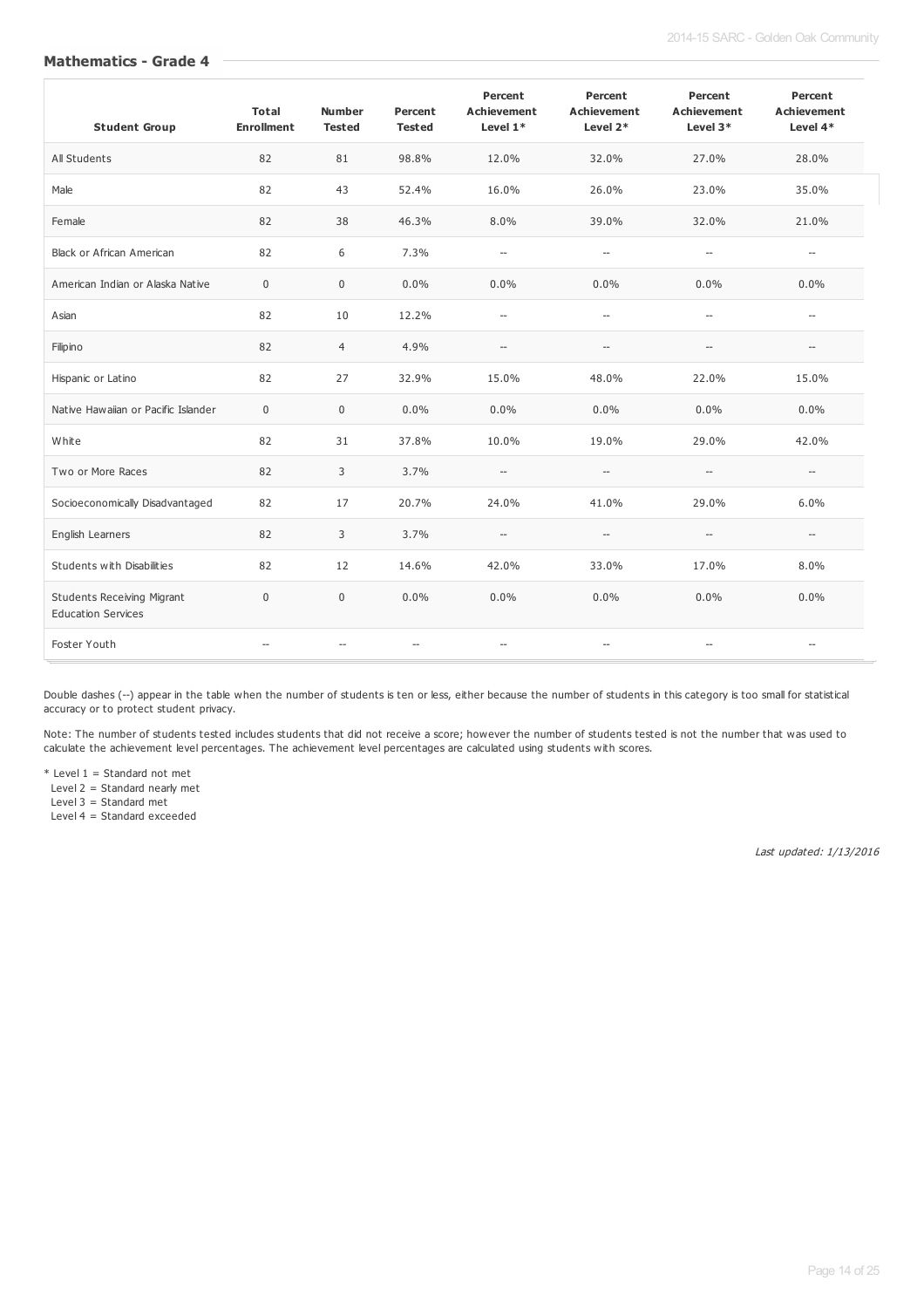#### **Mathematics - Grade 5**

| <b>Student Group</b>                                           | <b>Total</b><br><b>Enrollment</b> | <b>Number</b><br><b>Tested</b> | Percent<br><b>Tested</b> | Percent<br><b>Achievement</b><br>Level $1*$ | Percent<br><b>Achievement</b><br>Level 2* | Percent<br><b>Achievement</b><br>Level 3* | Percent<br><b>Achievement</b><br>Level 4* |
|----------------------------------------------------------------|-----------------------------------|--------------------------------|--------------------------|---------------------------------------------|-------------------------------------------|-------------------------------------------|-------------------------------------------|
| All Students                                                   | 84                                | 84                             | 100.0%                   | 7.0%                                        | 27.0%                                     | 30.0%                                     | 36.0%                                     |
| Male                                                           | 84                                | 38                             | 45.2%                    | 5.0%                                        | 26.0%                                     | 16.0%                                     | 53.0%                                     |
| Female                                                         | 84                                | 46                             | 54.8%                    | 9.0%                                        | 28.0%                                     | 41.0%                                     | 22.0%                                     |
| <b>Black or African American</b>                               | 84                                | 8                              | 9.5%                     | $\overline{\phantom{a}}$                    | $\overline{\phantom{a}}$                  | $\overline{\phantom{a}}$                  | $\hspace{0.05cm} -\hspace{0.05cm}$        |
| American Indian or Alaska Native                               | $\mathbf 0$                       | $\mathbf 0$                    | 0.0%                     | 0.0%                                        | 0.0%                                      | 0.0%                                      | $0.0\%$                                   |
| Asian                                                          | 84                                | $\overline{7}$                 | 8.3%                     | $\overline{\phantom{a}}$                    | $\overline{\phantom{a}}$                  | $\overline{\phantom{a}}$                  | $\overline{a}$                            |
| Filipino                                                       | 84                                | 3                              | 3.6%                     | $\hspace{0.05cm} \ldots$                    | $\hspace{0.05cm} -\hspace{0.05cm}$        | $\overline{\phantom{a}}$                  | $\hspace{0.05cm} -\hspace{0.05cm}$        |
| Hispanic or Latino                                             | 84                                | 29                             | 34.5%                    | 10.0%                                       | 38.0%                                     | 31.0%                                     | 21.0%                                     |
| Native Hawaijan or Pacific Islander                            | $\Omega$                          | $\mathbf 0$                    | 0.0%                     | 0.0%                                        | 0.0%                                      | 0.0%                                      | $0.0\%$                                   |
| White                                                          | 84                                | 33                             | 39.3%                    | 0.0%                                        | 21.0%                                     | 33.0%                                     | 45.0%                                     |
| Two or More Races                                              | 84                                | $\overline{4}$                 | 4.8%                     | $\hspace{0.05cm} -\hspace{0.05cm}$          | $\hspace{0.05cm} -\hspace{0.05cm}$        | --                                        | $\hspace{0.05cm} \ldots$                  |
| Socioeconomically Disadvantaged                                | 84                                | 20                             | 23.8%                    | 20.0%                                       | 10.0%                                     | 30.0%                                     | 40.0%                                     |
| English Learners                                               | $\mathbf 0$                       | $\mathbf 0$                    | $0.0\%$                  | $0.0\%$                                     | 0.0%                                      | 0.0%                                      | $0.0\%$                                   |
| Students with Disabilities                                     | 84                                | $\overline{4}$                 | 4.8%                     | $\overline{\phantom{a}}$                    | $\hspace{0.05cm} -\hspace{0.05cm}$        | $\overline{\phantom{a}}$                  | $\overline{\phantom{a}}$                  |
| <b>Students Receiving Migrant</b><br><b>Education Services</b> | $\mathbf 0$                       | $\boldsymbol{0}$               | 0.0%                     | 0.0%                                        | 0.0%                                      | 0.0%                                      | $0.0\%$                                   |
| Foster Youth                                                   | $\overline{\phantom{a}}$          | $\overline{\phantom{a}}$       | $\overline{\phantom{a}}$ | $\hspace{0.05cm} -\hspace{0.05cm}$          | $\hspace{0.05cm} -\hspace{0.05cm}$        | --                                        | $\overline{\phantom{a}}$                  |

Double dashes (--) appear in the table when the number of students is ten or less, either because the number of students in this category is too small for statistical accuracy or to protect student privacy.

Note: The number of students tested includes students that did not receive a score; however the number of students tested is not the number that was used to calculate the achievement level percentages. The achievement level percentages are calculated using students with scores.

 $*$  Level 1 = Standard not met

Level 2 = Standard nearly met

Level 3 = Standard met

Level 4 = Standard exceeded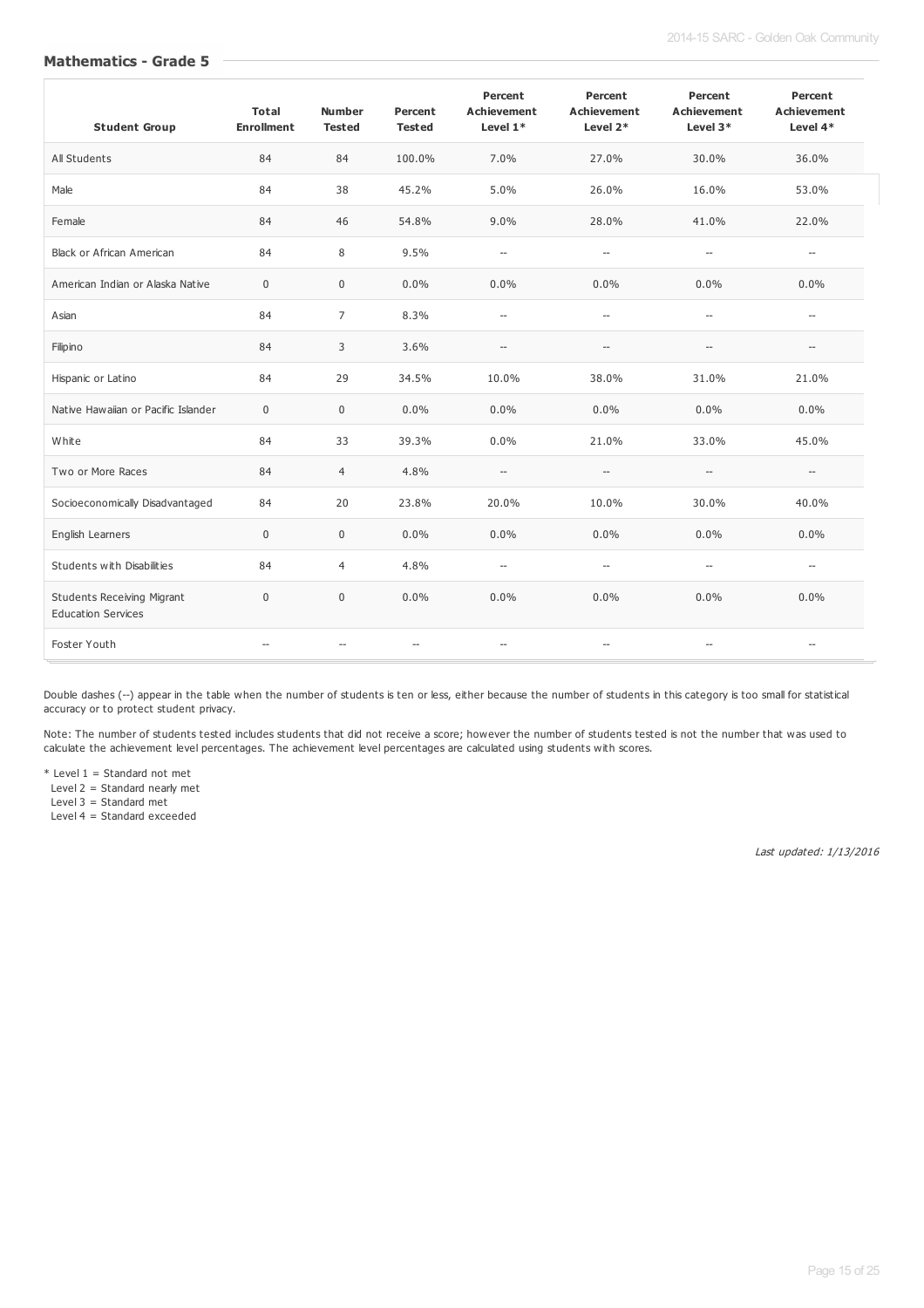#### **Mathematics - Grade 6**

|                                                                | <b>Total</b>             | <b>Number</b>            | Percent                  | Percent<br><b>Achievement</b>      | Percent<br><b>Achievement</b>      | Percent<br><b>Achievement</b> | Percent<br><b>Achievement</b>      |
|----------------------------------------------------------------|--------------------------|--------------------------|--------------------------|------------------------------------|------------------------------------|-------------------------------|------------------------------------|
| <b>Student Group</b>                                           | <b>Enrollment</b>        | <b>Tested</b>            | <b>Tested</b>            | Level $1*$                         | Level 2*                           | Level 3*                      | Level 4*                           |
| All Students                                                   | 79                       | 79                       | 100.0%                   | 11.0%                              | 34.0%                              | 25.0%                         | 29.0%                              |
| Male                                                           | 79                       | 36                       | 45.6%                    | 14.0%                              | 39.0%                              | 25.0%                         | 22.0%                              |
| Female                                                         | 79                       | 43                       | 54.4%                    | 9.0%                               | 30.0%                              | 26.0%                         | 35.0%                              |
| Black or African American                                      | 79                       | 10                       | 12.7%                    | $\overline{\phantom{a}}$           | $\overline{\phantom{a}}$           | $\overline{\phantom{a}}$      | $\hspace{0.05cm} -\hspace{0.05cm}$ |
| American Indian or Alaska Native                               | $\mathbf 0$              | $\mathbf 0$              | $0.0\%$                  | 0.0%                               | 0.0%                               | 0.0%                          | $0.0\%$                            |
| Asian                                                          | 79                       | 9                        | 11.4%                    | $\overline{\phantom{a}}$           | $\overline{a}$                     | $\overline{\phantom{a}}$      | $\overline{a}$                     |
| Filipino                                                       | 79                       | 2                        | 2.5%                     | $\hspace{0.05cm} \ldots$           | $\hspace{0.05cm}--\hspace{0.05cm}$ | --                            | $\hspace{0.05cm} -\hspace{0.05cm}$ |
| Hispanic or Latino                                             | 79                       | 24                       | 30.4%                    | 13.0%                              | 38.0%                              | 29.0%                         | 21.0%                              |
| Native Hawaiian or Pacific Islander                            | 79                       | $\mathbf{1}$             | 1.3%                     | $\hspace{0.05cm} \ldots$           | $\hspace{0.05cm} -\hspace{0.05cm}$ | $-\!$                         | $\hspace{0.05cm} \ldots$           |
| White                                                          | 79                       | 30                       | 38.0%                    | 3.0%                               | 33.0%                              | 33.0%                         | 30.0%                              |
| Two or More Races                                              | 79                       | 3                        | 3.8%                     | $\hspace{0.05cm} -$                | $\hspace{0.05cm} -\hspace{0.05cm}$ | $\overline{\phantom{a}}$      | $\hspace{0.05cm} \ldots$           |
| Socioeconomically Disadvantaged                                | 79                       | 19                       | 24.1%                    | 16.0%                              | 26.0%                              | 32.0%                         | 26.0%                              |
| English Learners                                               | 79                       | $\mathbf{1}$             | 1.3%                     | $\hspace{0.05cm} -\hspace{0.05cm}$ | $\hspace{0.05cm} -\hspace{0.05cm}$ | --                            | $\sim$                             |
| Students with Disabilities                                     | 79                       | 5                        | 6.3%                     | $\overline{\phantom{a}}$           | $\overline{\phantom{a}}$           | --                            | $\overline{\phantom{a}}$           |
| <b>Students Receiving Migrant</b><br><b>Education Services</b> | $\mathbf 0$              | $\bf 0$                  | 0.0%                     | 0.0%                               | 0.0%                               | 0.0%                          | 0.0%                               |
| Foster Youth                                                   | $\overline{\phantom{a}}$ | $\hspace{0.05cm} \ldots$ | $\overline{\phantom{a}}$ | $\hspace{0.05cm} \ldots$           | $\hspace{0.05cm} -\hspace{0.05cm}$ | --                            | $\overline{\phantom{a}}$           |

Double dashes (--) appear in the table when the number of students is ten or less, either because the number of students in this category is too small for statistical accuracy or to protect student privacy.

Note: The number of students tested includes students that did not receive a score; however the number of students tested is not the number that was used to calculate the achievement level percentages. The achievement level percentages are calculated using students with scores.

 $*$  Level 1 = Standard not met

Level 2 = Standard nearly met

Level 3 = Standard met

Level 4 = Standard exceeded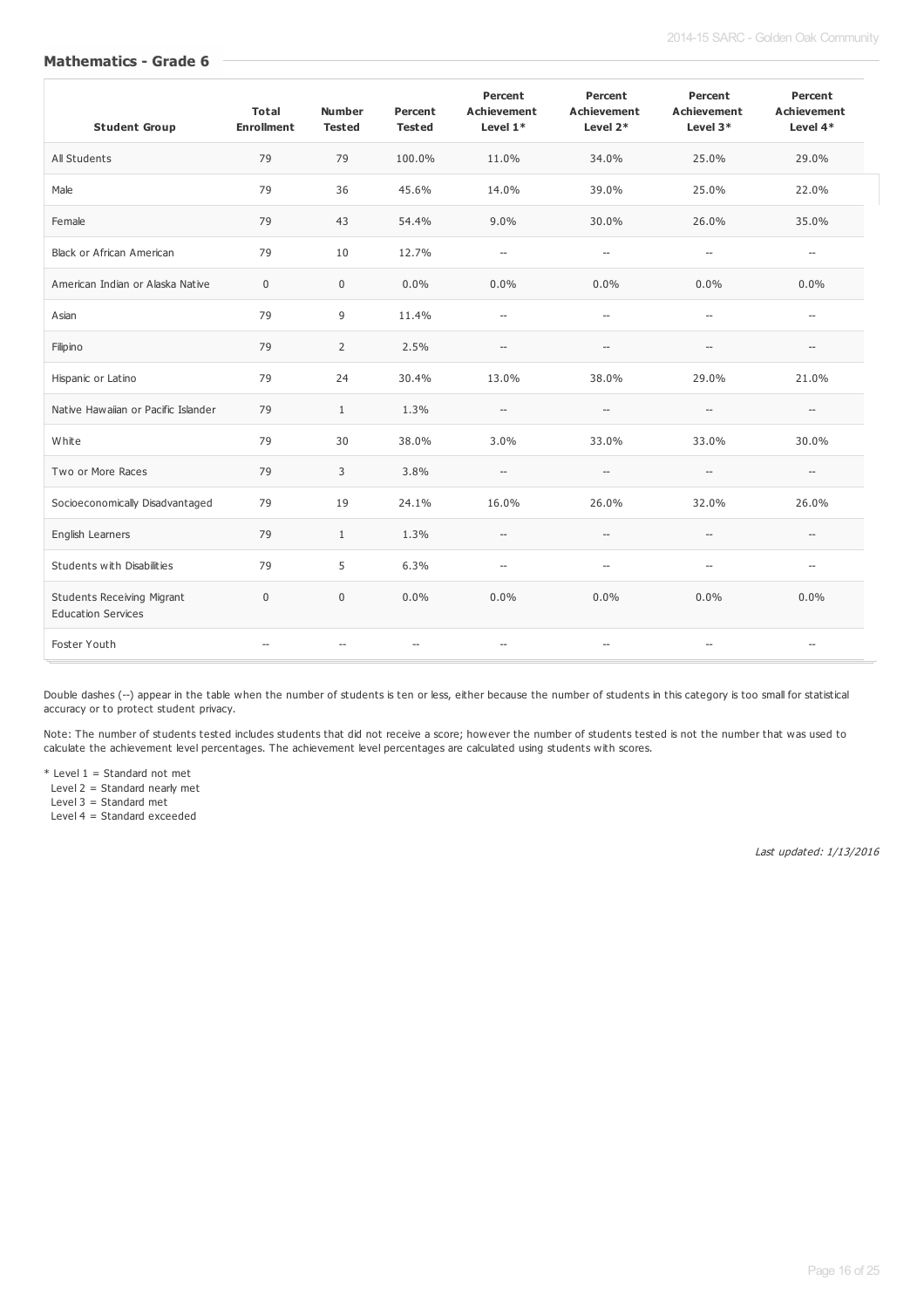### **California Standards Tests for All Students in Science – Three-Year Comparison**

|                               | Percent of Students Scoring at Proficient or Advanced (meeting or exceeding the state standards) |         |         |                 |         |         |         |         |         |  |
|-------------------------------|--------------------------------------------------------------------------------------------------|---------|---------|-----------------|---------|---------|---------|---------|---------|--|
|                               | <b>School</b>                                                                                    |         |         | <b>District</b> |         |         | State   |         |         |  |
| <b>Subject</b>                | 2012-13                                                                                          | 2013-14 | 2014-15 | 2012-13         | 2013-14 | 2014-15 | 2012-13 | 2013-14 | 2014-15 |  |
| Science (grades 5, 8, and 10) | 84.0%                                                                                            | 90.0%   | 84.0%   | 64.0%           | 76.0%   | 76.0%   | 59.0%   | 60.0%   | 56.0%   |  |

Note: Scores are not shown when the number of students tested is ten or less, either because the number of students in this category is too small for statistical accuracy or to protect student privacy. Double dashes (--) appear in the table when the number of students tested is ten or less.

Last updated: 1/13/2016

# **California Standards Tests Results by Student Group in Science (School Year 2014-15)**

| <b>Student Group</b>                          | Percent of Students Scoring at Proficient or Advanced |
|-----------------------------------------------|-------------------------------------------------------|
| All Students in the LEA                       | 76.0%                                                 |
| All Students at the School                    | 84.0%                                                 |
| Male                                          | 89.0%                                                 |
| Female                                        | 80.0%                                                 |
| Black or African American                     | $\hspace{0.05cm} -\hspace{0.05cm} -\hspace{0.05cm}$   |
| American Indian or Alaska Native              | $\overline{\phantom{a}}$                              |
| Asian                                         | $\hspace{0.05cm} -\hspace{0.05cm} -\hspace{0.05cm}$   |
| Filipino                                      | $\overline{\phantom{a}}$                              |
| Hispanic or Latino                            | 86.0%                                                 |
| Native Hawaiian or Pacific Islander           | $\hspace{0.05cm} \ldots$                              |
| White                                         | 84.0%                                                 |
| Two or More Races                             | $\overline{\phantom{a}}$                              |
| Socioeconomically Disadvantaged               | 80.0%                                                 |
| English Learners                              | $\hspace{0.05cm} -\hspace{0.05cm} -\hspace{0.05cm}$   |
| Students with Disabilities                    | $\hspace{0.05cm} \ldots$                              |
| Students Receiving Migrant Education Services | $\overline{\phantom{a}}$                              |
| Foster Youth                                  | $\hspace{0.05cm} \ldots$                              |

Note: Scores are not shown when the number of students tested is ten or less, either because the number of students in this category is too small for statistical accuracy or to protect student privacy. Double dashes (--) appear in the table when the number of students tested is ten or less.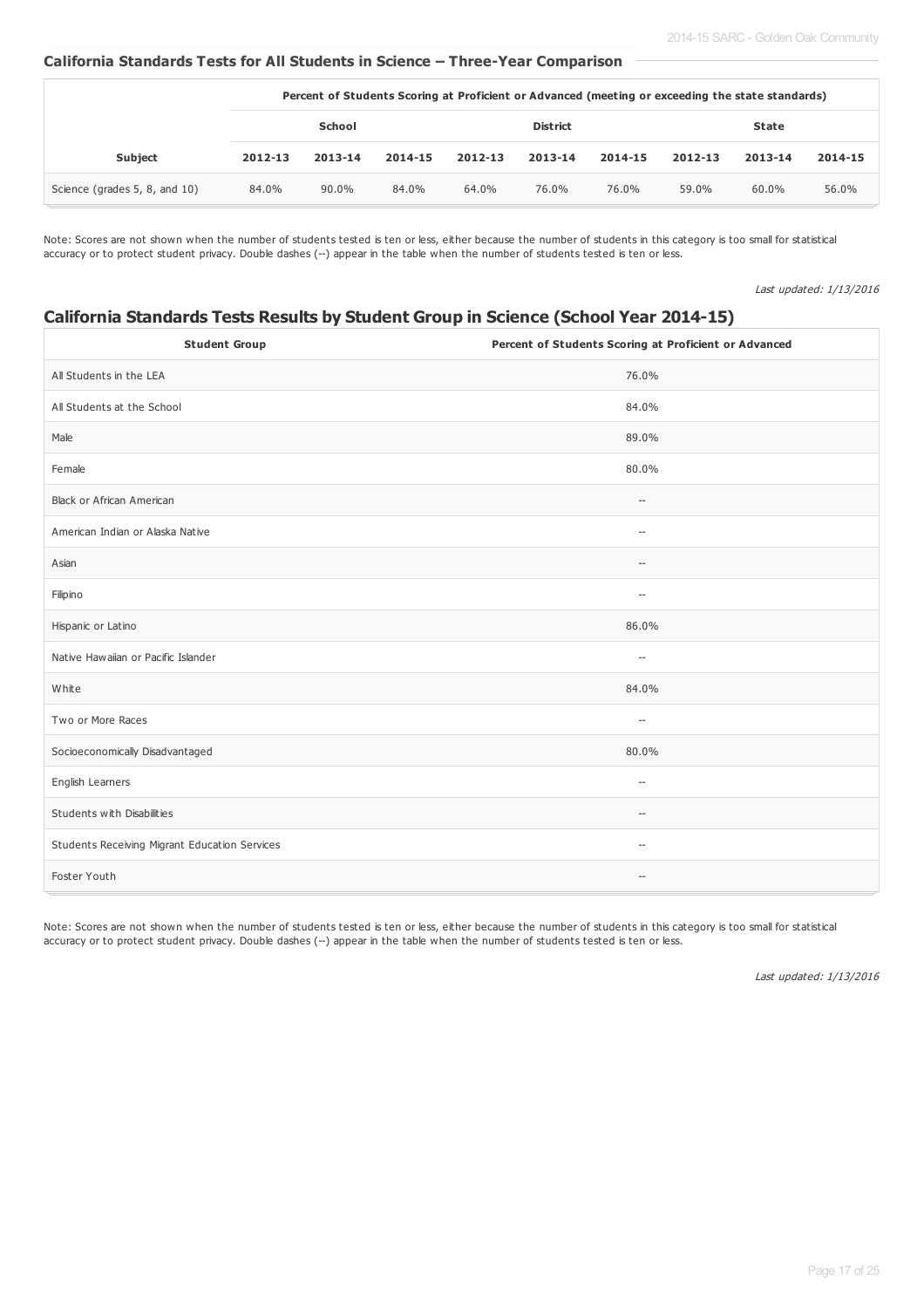# **State Priority: Other Pupil Outcomes**

The SARC provides the following information relevant to the State priority: Other Pupil Outcomes (Priority 8):

Pupil outcomes in the subject areas of English, mathematics, and physical education

#### **California Physical Fitness Test Results (School Year 2014-15)**

|                    | <b>Percent of Students Meeting Fitness Standards</b> |                              |                             |  |  |  |  |  |  |  |
|--------------------|------------------------------------------------------|------------------------------|-----------------------------|--|--|--|--|--|--|--|
| <b>Grade Level</b> | <b>Four of Six Standards</b>                         | <b>Five of Six Standards</b> | <b>Six of Six Standards</b> |  |  |  |  |  |  |  |
|                    | 28.6%                                                | 29.8%                        | 14.3%                       |  |  |  |  |  |  |  |

Note: Percentages are not calculated when the number of students tested is ten or less, either because the number of students in this category is too small for statistical accuracy or to protect student privacy.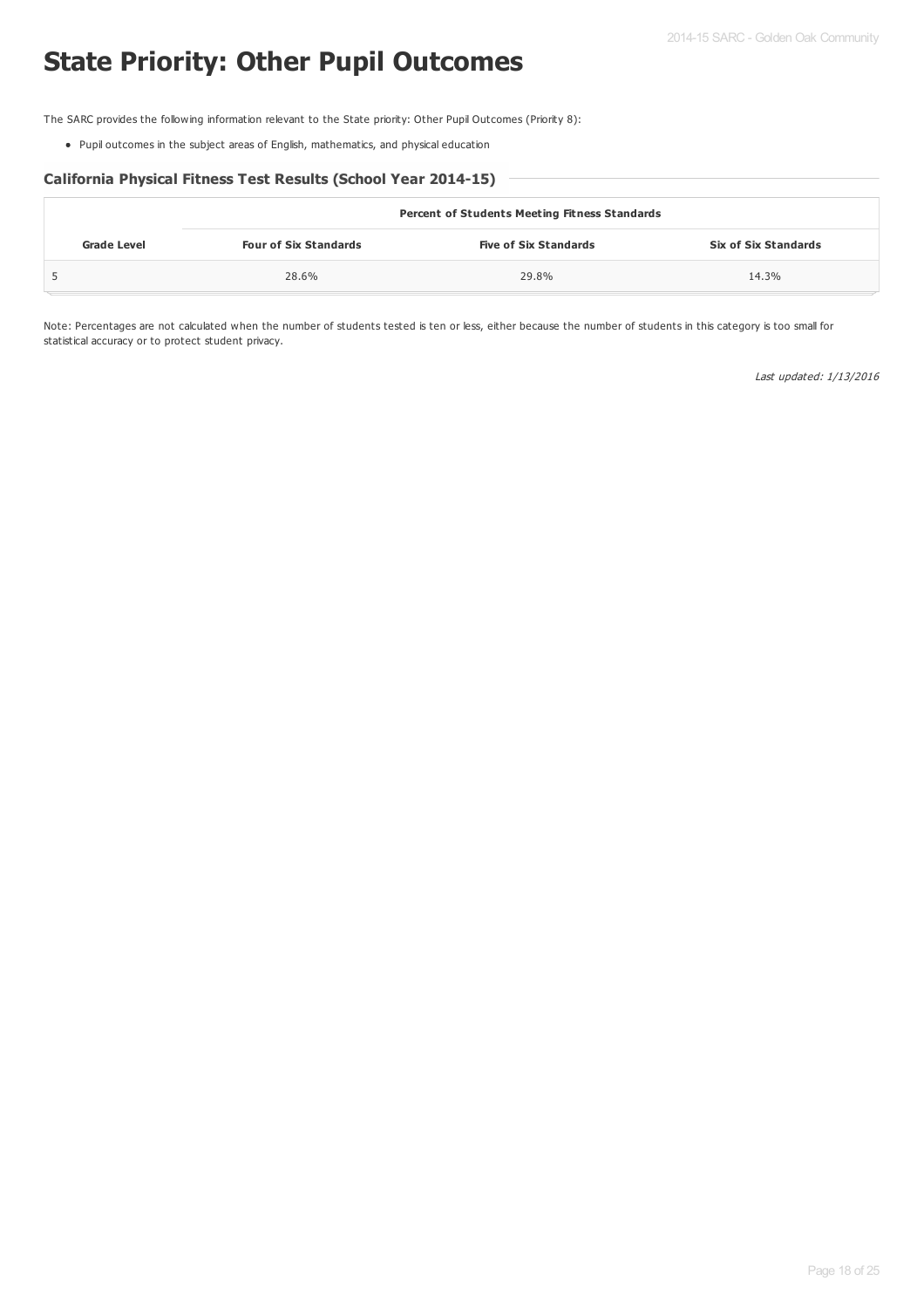# **C. Engagement**

# **State Priority: Parental Involvement**

The SARC provides the following information relevant to the State priority: Parental Involvement (Priority 3):

Efforts the school district makes to seek parent input in making decisions for the school district and each schoolsite

#### **Opportunities for Parental Involvement - Most Recent Year**

Parent support and involvement is a hallmark of Golden Oak School along with the Sulphur Springs Union School District. Our commitment to community involvement is demonstrated by providing a variety of access avenues. The Golden Oak PTA is our largest parent organization. The PTA plans and sponsors many school events: Fall Festival, Family Dances, Holiday Boutique, Red Ribbon Week, and Ice Cream Socials just to name a few. Our School Site Council/ELAC provides elected parent representatives to give input on our School Plan, School Budget and School Safety Plan. Golden Oak is rich with parent volunteers who can be found

daily in the office, library, and classrooms. Additionally, parents are invited to the school for events such as Back to School Night, Open House, GATE Night, grade level performances, Parent Conferences, monthly awards assemblies, AR awards assemblies, and parent workshops.

# **State Priority: Pupil Engagement**

Last updated: 1/13/2016

The SARC provides the following information relevant to the State priority: Pupil Engagement (Priority 5):

- High school dropout rates; and
- High school graduation rates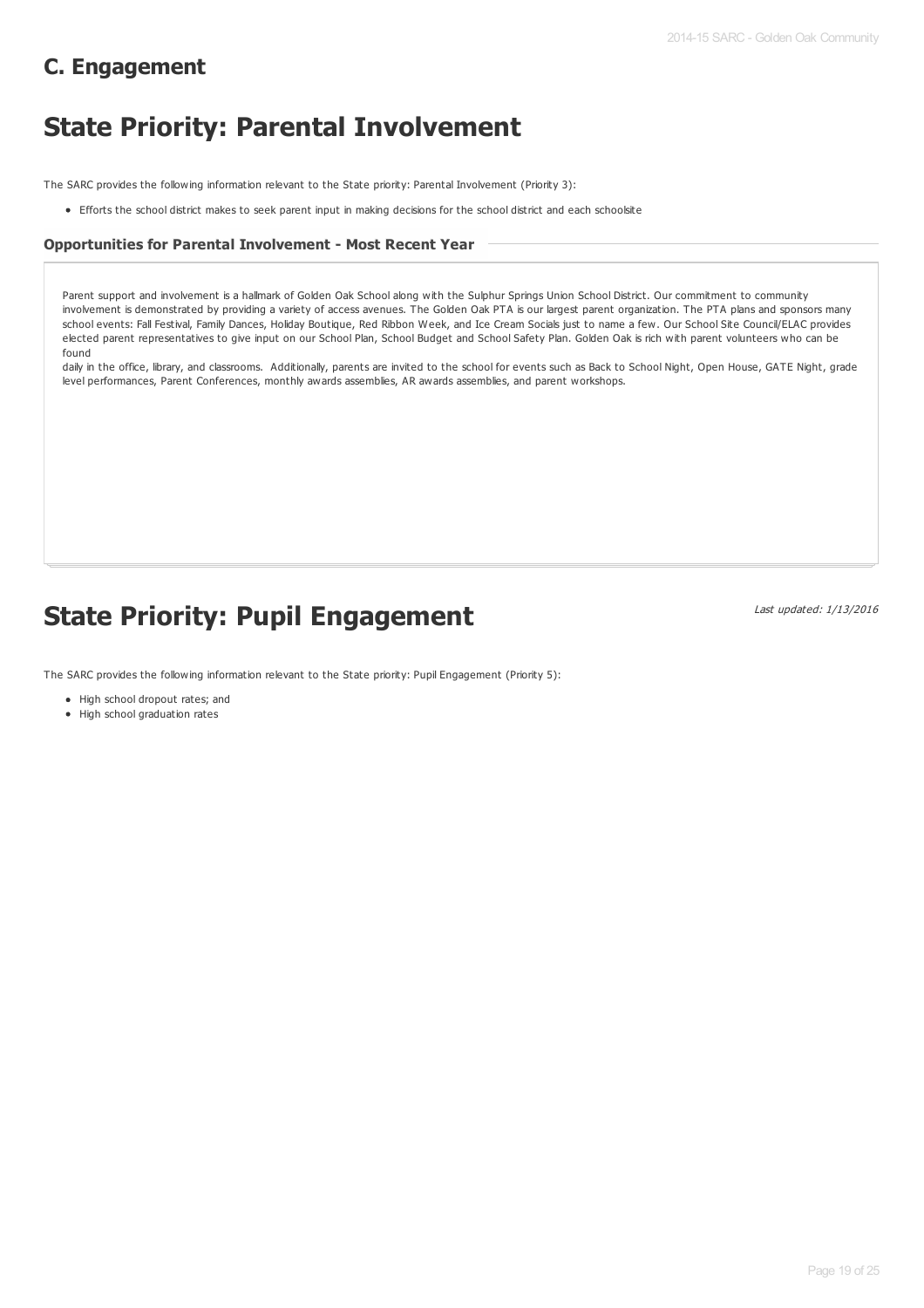# **State Priority: School Climate**

The SARC provides the following information relevant to the State priority: School Climate (Priority 6):

- Pupil suspension rates;
- Pupil expulsion rates; and  $\bullet$
- Other local measures on the sense of safety

#### **Suspensions and Expulsions**

|             |         | School  |         |         | <b>District</b> |         | <b>State</b> |         |         |  |
|-------------|---------|---------|---------|---------|-----------------|---------|--------------|---------|---------|--|
| Rate        | 2012-13 | 2013-14 | 2014-15 | 2012-13 | 2013-14         | 2014-15 | 2012-13      | 2013-14 | 2014-15 |  |
| Suspensions | 0.0     | 0.0     | 2.0     | 73.0    | 55.0            | 35.0    | 5.1          | 4.4     | 3.8     |  |
| Expulsions  | 0.0     | 0.0     | 0.0     | 0.0     | 0.0             | 0.0     | 0.1          | 0.1     | 0.1     |  |





#### Last updated: 1/13/2016

### **School Safety Plan - Most Recent Year**

While the 2014/2015 plan was reviewed and updated at the Febrary 2015 School Site Council meeting, Golden Oak's School Safety Plan is continually monitored for areas of improvement and/or change. Every student and staff member has the right to attend a safe school where he or she is free from physical or psychological harm. The School Safety Plan includes:

-School disaster procedures

-Guidelines to ensure a safe teaching and learning environment

-Guidelines to promote safe travel to and from school

-District and community resources for students and parents

-Guidelines to promote an environment where students, parents, staff and the community communicate in a manner that is respectful to all cultural, racial, and religious backgrounds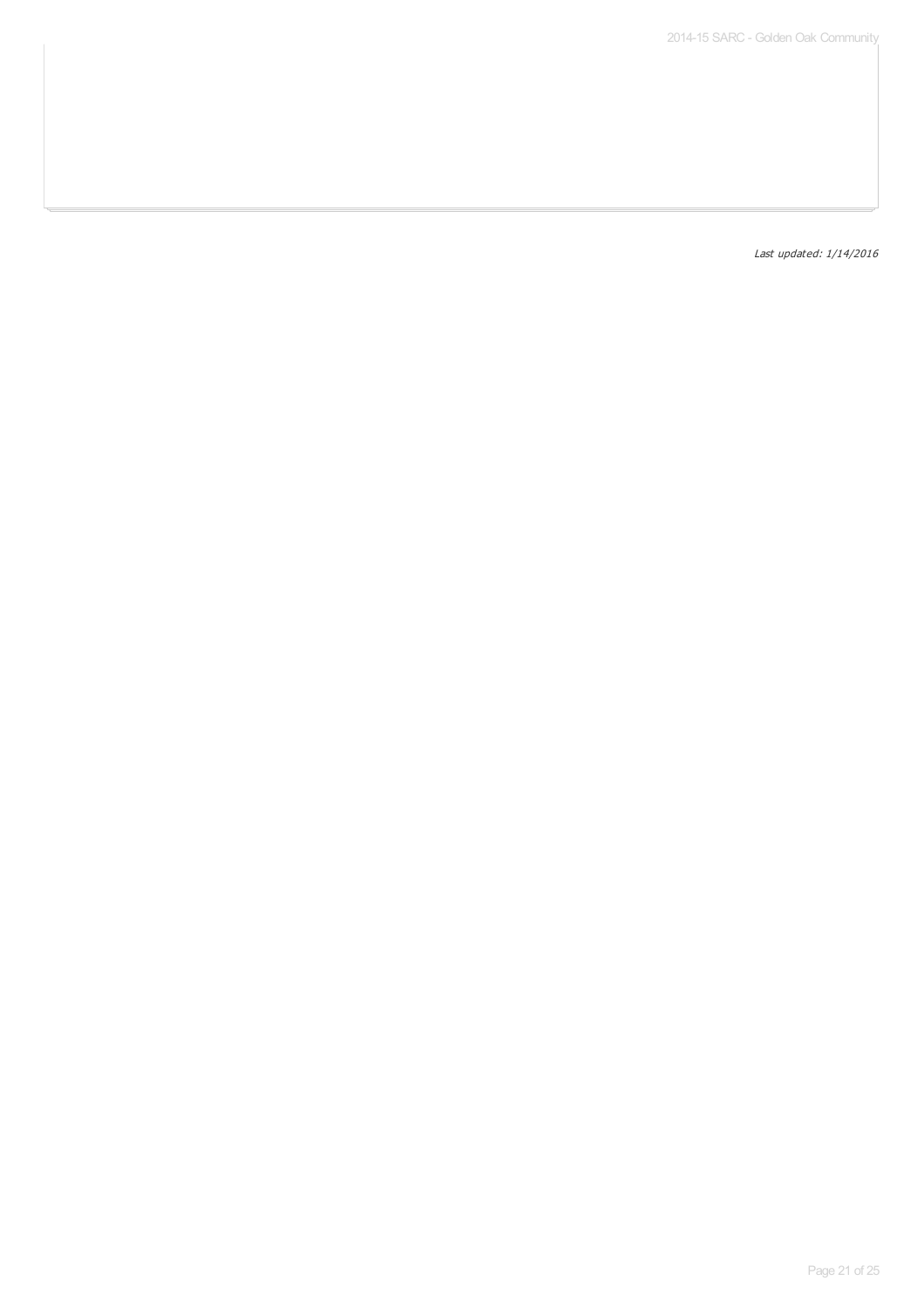# **D. Other SARC Information**

The information in this section is required to be in the SARC but is not included in the state priorities for LCFF.

#### **Federal Intervention Program (School Year 2015-16)**

| <b>Indicator</b>                                    | School | <b>District</b> |
|-----------------------------------------------------|--------|-----------------|
| Program Improvement Status                          |        | In PI           |
| First Year of Program Improvement                   |        | 2011-2012       |
| Year in Program Improvement                         |        | Year 3          |
| Number of Schools Currently in Program Improvement  | N/A    | 3               |
| Percent of Schools Currently in Program Improvement | N/A    | 33.0%           |

Note: Cells with NA values do not require data.

Last updated: 1/8/2016

# **Average Class Size and Class Size Distribution (Elementary)**

|                    | 2012-13 |                     |                | 2013-14        |                                                                                             |                     | 2014-15        |  |                     |  |       |       |
|--------------------|---------|---------------------|----------------|----------------|---------------------------------------------------------------------------------------------|---------------------|----------------|--|---------------------|--|-------|-------|
|                    |         | Number of Classes * |                |                |                                                                                             | Number of Classes * |                |  | Number of Classes * |  |       |       |
| <b>Grade Level</b> |         |                     |                |                | Average Class Size 1-20 21-32 33+ Average Class Size 1-20 21-32 33+ Average Class Size 1-20 |                     |                |  |                     |  | 21-32 | $33+$ |
| K                  | 22.0    |                     | 3              |                | 22.0                                                                                        |                     | 3              |  | 23.0                |  | 3     |       |
| 1                  | 22.0    |                     | 3              |                | 22.0                                                                                        |                     | 3              |  | 21.0                |  | 3     |       |
| $\overline{2}$     | 29.0    |                     | $\overline{2}$ |                | 29.0                                                                                        |                     | $\overline{2}$ |  | 27.0                |  | 3     |       |
| 3                  | 29.0    |                     | 3              |                | 28.0                                                                                        |                     | 3              |  | 25.0                |  | 3     |       |
| $\overline{4}$     | 29.0    |                     | 3              |                | 30.0                                                                                        |                     | 3              |  | 29.0                |  | 3     |       |
| 5                  | 33.0    |                     |                | $\overline{2}$ | 27.0                                                                                        |                     | $\overline{2}$ |  | 34.0                |  |       | 2     |
| 6                  | 30.0    |                     | $\overline{2}$ |                | 31.0                                                                                        |                     | 3              |  | 33.0                |  | 1     | 2     |
| Other              |         |                     |                |                |                                                                                             |                     |                |  |                     |  |       |       |

\* Number of classes indicates how many classes fall into each size category (a range of total students per class).

Last updated: 1/13/2016

## **Academic Counselors and Other Support Staff (School Year 2014-15)**

| <b>Title</b>                                        | Number of FTE* Assigned to School | Average Number of Students per Academic Counselor |
|-----------------------------------------------------|-----------------------------------|---------------------------------------------------|
| Academic Counselor                                  |                                   |                                                   |
| Counselor (Social/Behavioral or Career Development) |                                   | N/A                                               |
| Library Media Teacher (librarian)                   |                                   | N/A                                               |
| Library Media Services Staff (paraprofessional)     |                                   | N/A                                               |
| Psychologist                                        | 0.5                               | N/A                                               |
| Social Worker                                       |                                   | N/A                                               |
| Nurse                                               | 0.2                               | N/A                                               |
| Speech/Language/Hearing Specialist                  | 0.4                               | N/A                                               |
| Resource Specialist (non-teaching)                  | 0.6                               | N/A                                               |
| Other                                               |                                   | N/A                                               |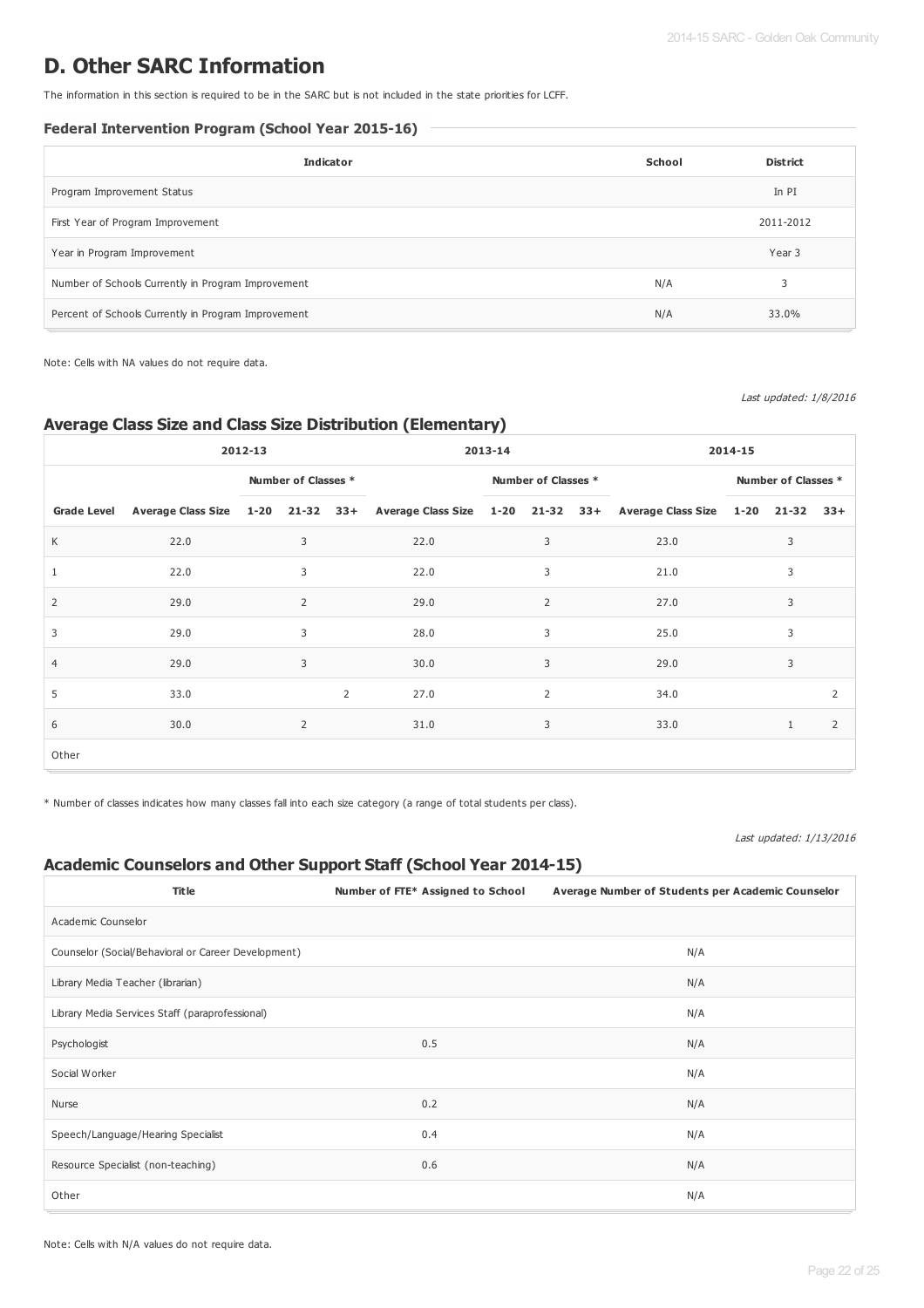\*One Full Time Equivalent (FTE) equals one staff member working full time; one FTE could also represent two staff members who each work 50 percent of full time. 2014-15 SARC - Golden Oak Community

Last updated: 1/13/2016

## **Expenditures Per Pupil and School Site Teacher Salaries (Fiscal Year 2013-14)**

| Level                                            | <b>Total Expenditures Per</b><br>Pupil | <b>Expenditures Per Pupil</b><br>(Supplemental/Restricted) | <b>Expenditures Per</b><br>Pupil<br>(Basic/Unrestricted) | <b>Average Teacher</b><br>Salary |
|--------------------------------------------------|----------------------------------------|------------------------------------------------------------|----------------------------------------------------------|----------------------------------|
| School Site                                      | \$6511.7                               | \$398.4                                                    | \$6133.3                                                 | \$69469.3                        |
| District                                         | N/A                                    | N/A                                                        | \$6027.0                                                 | \$71674.0                        |
| Percent Difference - School Site and<br>District | N/A                                    | N/A                                                        | 1.4%                                                     | 3.1%                             |
| State                                            | N/A                                    | N/A                                                        | \$5348.0                                                 | \$72993.0                        |
| Percent Difference - School Site and State       | N/A                                    | N/A                                                        | --                                                       | $- -$                            |

Note: Cells with N/A values do not require data.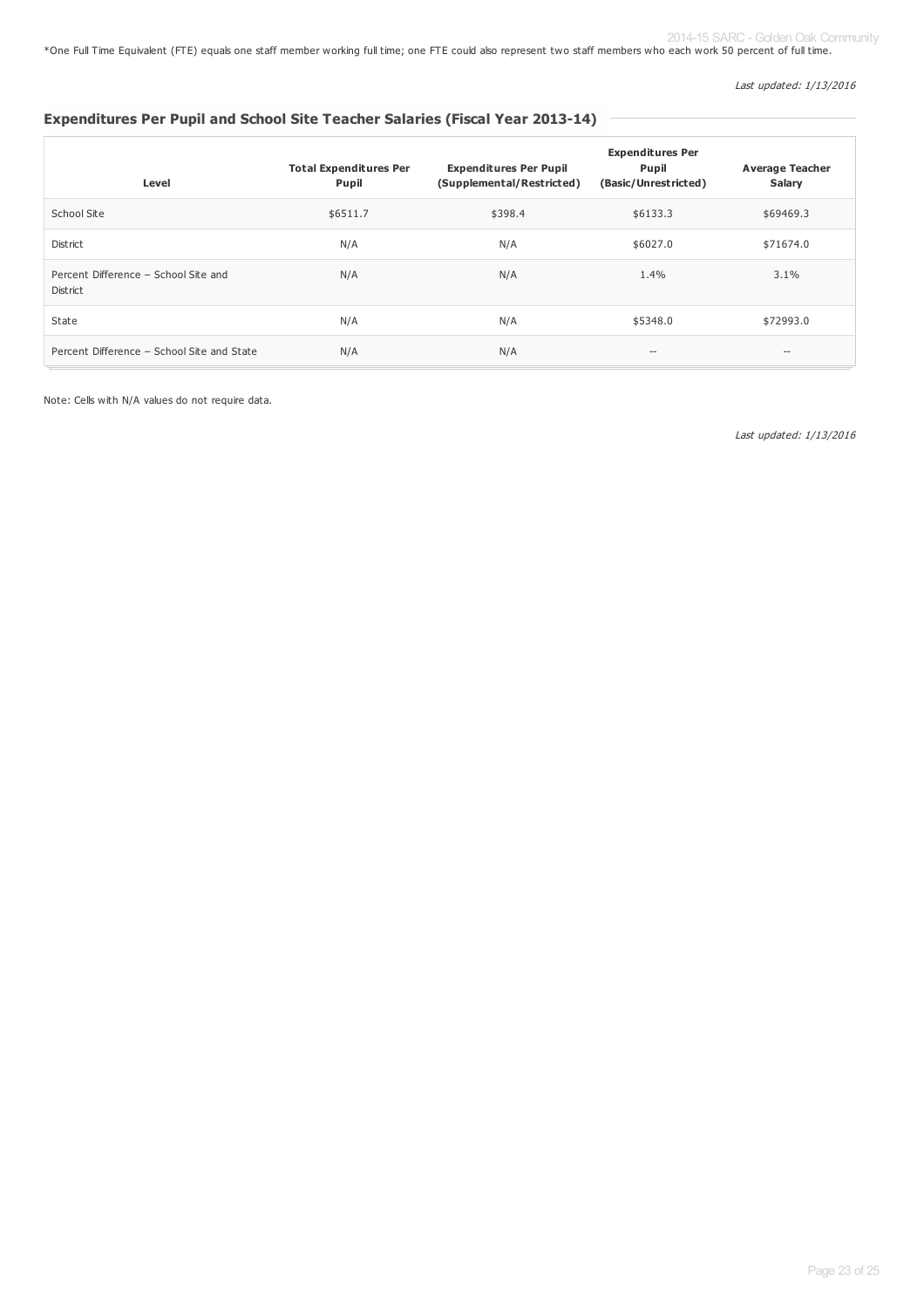- Gifted and Talented Education (GATE)
- Title II, Part A Teacher Quality & Class Size Reduction
- Title III, Part A Limited English Proficient (LEP)
- School and Library Improvement Grant (SIG)

Last updated: 1/8/2016

#### **Teacher and Administrative Salaries (Fiscal Year 2013-14)**

| Category                                      | <b>District Amount</b>              | <b>State Average For Districts In Same Category</b> |
|-----------------------------------------------|-------------------------------------|-----------------------------------------------------|
| Beginning Teacher Salary                      | \$41,942                            | \$43,091                                            |
| Mid-Range Teacher Salary                      | \$65,245                            | \$70,247                                            |
| Highest Teacher Salary                        | \$86,533                            | \$89,152                                            |
| Average Principal Salary (Elementary)         | \$105,364                           | \$112,492                                           |
| Average Principal Salary (Middle)             | $-\!$                               | \$116,021                                           |
| Average Principal Salary (High)               | $\hspace{0.05cm}$ $\hspace{0.05cm}$ | \$117,511                                           |
| Superintendent Salary                         | \$161,724                           | \$192,072                                           |
| Percent of Budget for Teacher Salaries        | 38.0%                               | 41.0%                                               |
| Percent of Budget for Administrative Salaries | 6.0%                                | 6.0%                                                |

For detailed information on salaries, see the CDE Certificated Salaries & Benefits Web page at <http://www.cde.ca.gov/ds/fd/cs/> .